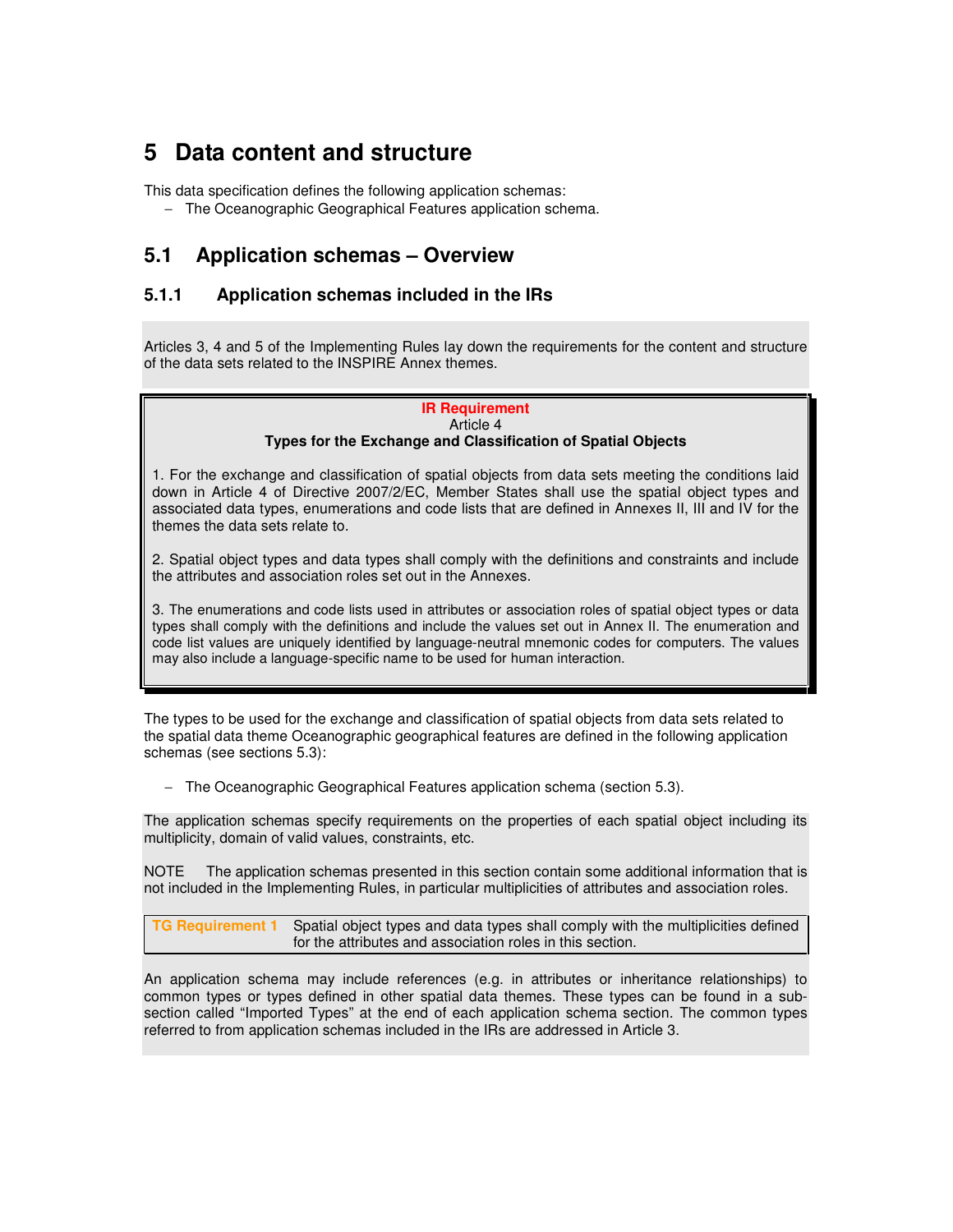#### **IR Requirement**  Article 3 **Common Types**

Types that are common to several of the themes listed in Annexes I, II and III to Directive 2007/2/EC shall conform to the definitions and constraints and include the attributes and association roles set out in Annex I.

NOTE Since the IRs contain the types for all INSPIRE spatial data themes in one document, Article 3 does not explicitly refer to types defined in other spatial data themes, but only to types defined in external data models.

Common types are described in detail in the Generic Conceptual Model [DS-D2.7], in the relevant international standards (e.g. of the ISO 19100 series) or in the documents on the common INSPIRE models [DS-D2.10.x]. For detailed descriptions of types defined in other spatial data themes, see the corresponding Data Specification TG document [DS-D2.8.x].

# **5.1.2 Additional recommended application schemas**

There is no additional application schemas defined for the theme Oceanographic geographical features.

# **5.2 Basic notions**

This section explains some of the basic notions used in the INSPIRE application schemas. These explanations are based on the GCM [DS-D2.5].

# **5.2.1 Notation**

# **5.2.1.1. Unified Modeling Language (UML)**

The application schemas included in this section are specified in UML, version 2.1. The spatial object types, their properties and associated types are shown in UML class diagrams.

NOTE For an overview of the UML notation, see Annex D in [ISO 19103].

The use of a common conceptual schema language (i.e. UML) allows for an automated processing of application schemas and the encoding, querying and updating of data based on the application schema – across different themes and different levels of detail.

The following important rules related to class inheritance and abstract classes are included in the IRs.

|            | <b>IR Requirement</b><br>Article 5<br><b>Types</b>                                                                   |
|------------|----------------------------------------------------------------------------------------------------------------------|
| $(\ldots)$ |                                                                                                                      |
|            | 2. Types that are a sub-type of another type shall also include all this type's attributes and<br>association roles. |
|            | 3. Abstract types shall not be instantiated.                                                                         |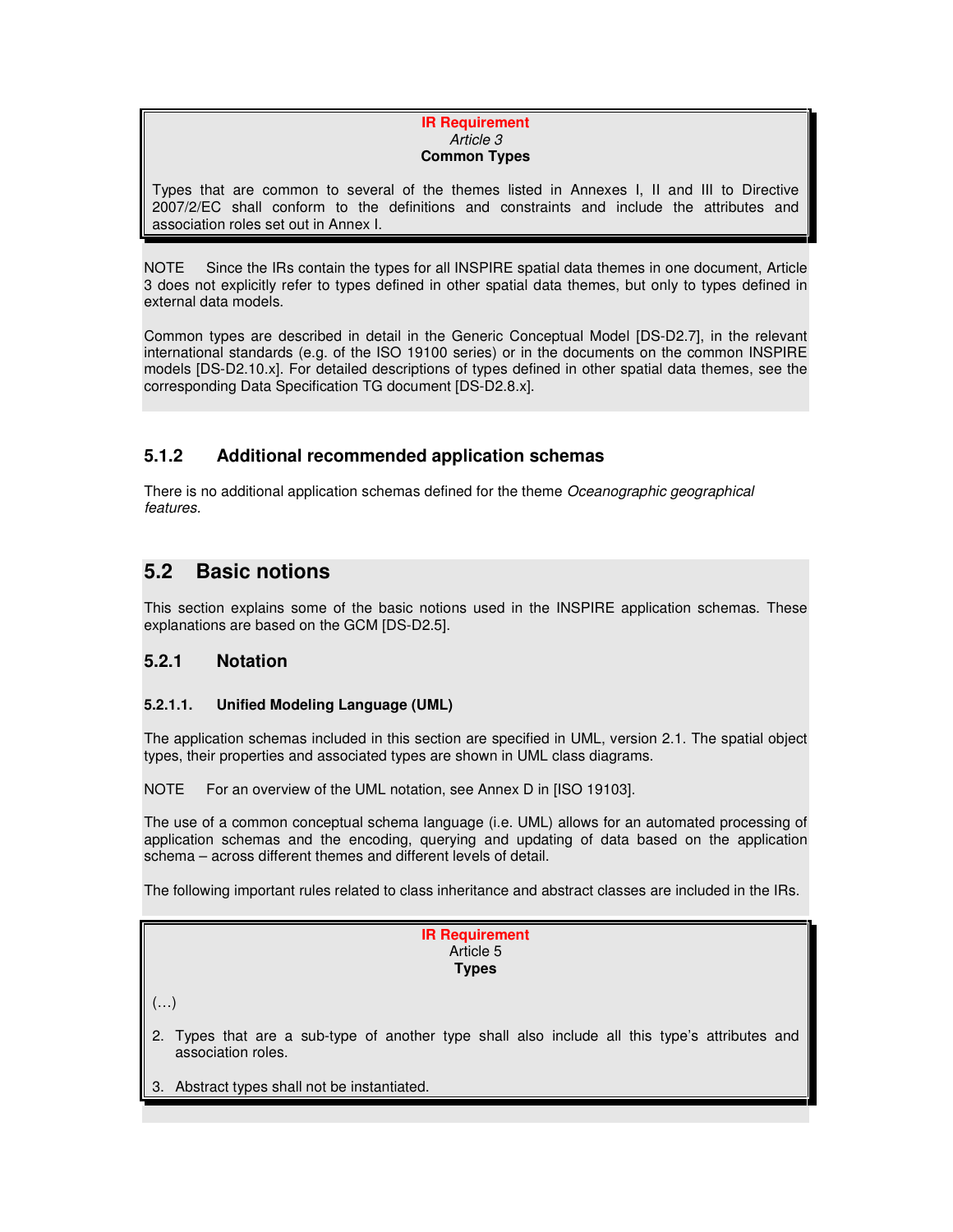The use of UML conforms to ISO 19109 8.3 and ISO/TS 19103 with the exception that UML 2.1 instead of ISO/IEC 19501 is being used. The use of UML also conforms to ISO 19136 E.2.1.1.1- E.2.1.1.4.

NOTE ISO/TS 19103 and ISO 19109 specify a profile of UML to be used in conjunction with the ISO 19100 series. This includes in particular a list of stereotypes and basic types to be used in application schemas. ISO 19136 specifies a more restricted UML profile that allows for a direct encoding in XML Schema for data transfer purposes.

To model constraints on the spatial object types and their properties, in particular to express data/data set consistency rules, OCL (Object Constraint Language) is used as described in ISO/TS 19103, whenever possible. In addition, all constraints are described in the feature catalogue in English, too.

NOTE Since "void" is not a concept supported by OCL, OCL constraints cannot include expressions to test whether a value is a void value. Such constraints may only be expressed in natural language.

### **5.2.1.2. Stereotypes**

In the application schemas in this section several stereotypes are used that have been defined as part of a UML profile for use in INSPIRE [DS-D2.5]. These are explained in Table 1 below.

| <b>Stereotype</b>    | <b>Model</b><br>element           | <b>Description</b>                                                                                                                                                                                                                                                                                         |
|----------------------|-----------------------------------|------------------------------------------------------------------------------------------------------------------------------------------------------------------------------------------------------------------------------------------------------------------------------------------------------------|
| applicationSchema    | Package                           | An INSPIRE application schema according to ISO 19109 and<br>the Generic Conceptual Model.                                                                                                                                                                                                                  |
| leaf                 | Package                           | A package that is not an application schema and contains no<br>packages.                                                                                                                                                                                                                                   |
| featureType          | Class                             | A spatial object type.                                                                                                                                                                                                                                                                                     |
| type                 | Class                             | A type that is not directly instantiable, but is used as an abstract<br>collection of operation, attribute and relation signatures. This<br>stereotype should usually not be used in INSPIRE application<br>schemas as these are on a different conceptual level than<br>classifiers with this stereotype. |
| dataType             | Class                             | A structured data type without identity.                                                                                                                                                                                                                                                                   |
| union                | Class                             | A structured data type without identity where exactly one of the<br>properties of the type is present in any instance.                                                                                                                                                                                     |
| enumeration<br>Class |                                   | An enumeration.                                                                                                                                                                                                                                                                                            |
| codeList<br>Class    |                                   | A code list.                                                                                                                                                                                                                                                                                               |
| import               | Dependency                        | The model elements of the supplier package are imported.                                                                                                                                                                                                                                                   |
| voidable             | Attribute,<br>association<br>role | A voidable attribute or association role (see section 5.2.2).                                                                                                                                                                                                                                              |
| lifeCycleInfo        | Attribute,<br>association<br>role | If in an application schema a property is considered to be part<br>of the life-cycle information of a spatial object type, the property<br>shall receive this stereotype.                                                                                                                                  |
| version              | Association<br>role               | If in an application schema an association role ends at a spatial<br>object type, this stereotype denotes that the value of the<br>property is meant to be a specific version of the spatial object,<br>not the spatial object in general.                                                                 |

**Table 1 – Stereotypes (adapted from [DS-D2.5])** 

# **5.2.2 Voidable characteristics**

The «voidable» stereotype is used to characterise those properties of a spatial object that may not be present in some spatial data sets, even though they may be present or applicable in the real world. This does *not* mean that it is optional to provide a value for those properties.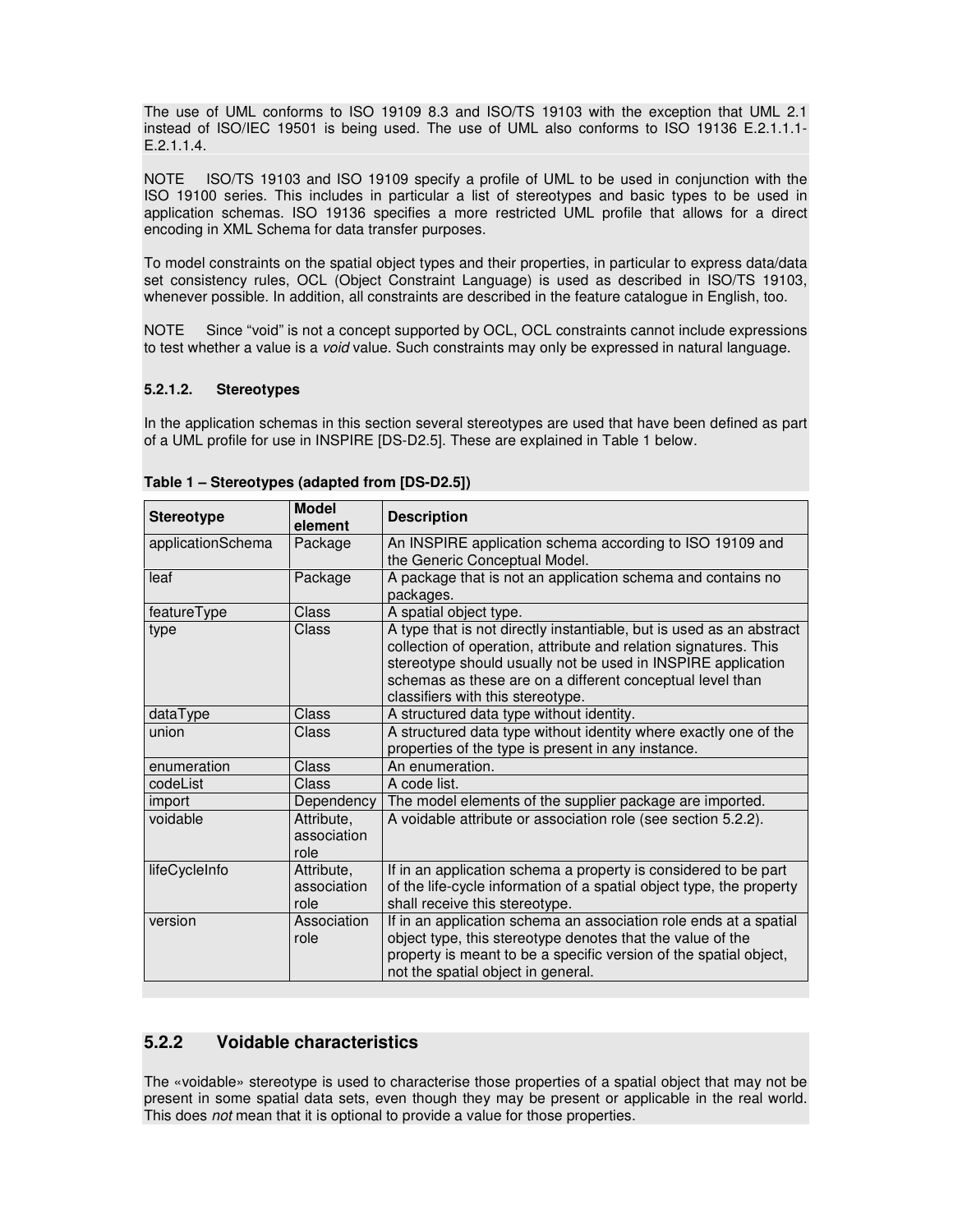For all properties defined for a spatial object, a value has to be provided – either the corresponding value (if available in the data set maintained by the data provider) or the value of void. A void value shall imply that no corresponding value is contained in the source spatial data set maintained by the data provider or no corresponding value can be derived from existing values at reasonable costs.

**Recommendation 1** The reason for a *void* value should be provided where possible using a listed value from the VoidReasonValue code list to indicate the reason for the missing value.

The VoidReasonValue type is a code list, which includes the following pre-defined values:

- Unpopulated: The property is not part of the dataset maintained by the data provider. However, the characteristic may exist in the real world. For example when the "elevation of the water body above the sea level" has not been included in a dataset containing lake spatial objects, then the reason for a void value of this property would be 'Unpopulated'. The property receives this value for all spatial objects in the spatial data set.
- Unknown: The correct value for the specific spatial object is not known to, and not computable by the data provider. However, a correct value may exist. For example when the "elevation of the water body above the sea level" of a certain lake has not been measured, then the reason for a void value of this property would be 'Unknown'. This value is applied only to those spatial objects where the property in question is not known.
- − Withheld: The characteristic may exist, but is confidential and not divulged by the data provider.

NOTE It is possible that additional reasons will be identified in the future, in particular to support reasons / special values in coverage ranges.

The «voidable» stereotype does not give any information on whether or not a characteristic exists in the real world. This is expressed using the multiplicity:

- − If a characteristic may or may not exist in the real world, its minimum cardinality shall be defined as 0. For example, if an Address may or may not have a house number, the multiplicity of the corresponding property shall be 0..1.
- − If at least one value for a certain characteristic exists in the real world, the minimum cardinality shall be defined as 1. For example, if an Administrative Unit always has at least one name, the multiplicity of the corresponding property shall be 1..\*.

In both cases, the «voidable» stereotype can be applied. In cases where the minimum multiplicity is 0, the absence of a value indicates that it is known that no value exists, whereas a value of void indicates that it is not known whether a value exists or not.

EXAMPLE If an address does not have a house number, the corresponding Address object should not have any value for the «voidable» attribute house number. If the house number is simply not known or not populated in the data set, the Address object should receive a value of void (with the corresponding void reason) for the house number attribute.

# **5.2.3 Enumerations**

Enumerations are modelled as classes in the application schemas. Their values are modelled as attributes of the enumeration class using the following modelling style:

- − No initial value, but only the attribute name part, is used.
- − The attribute name conforms to the rules for attributes names, i.e. is a lowerCamelCase name. Exceptions are words that consist of all uppercase letters (acronyms).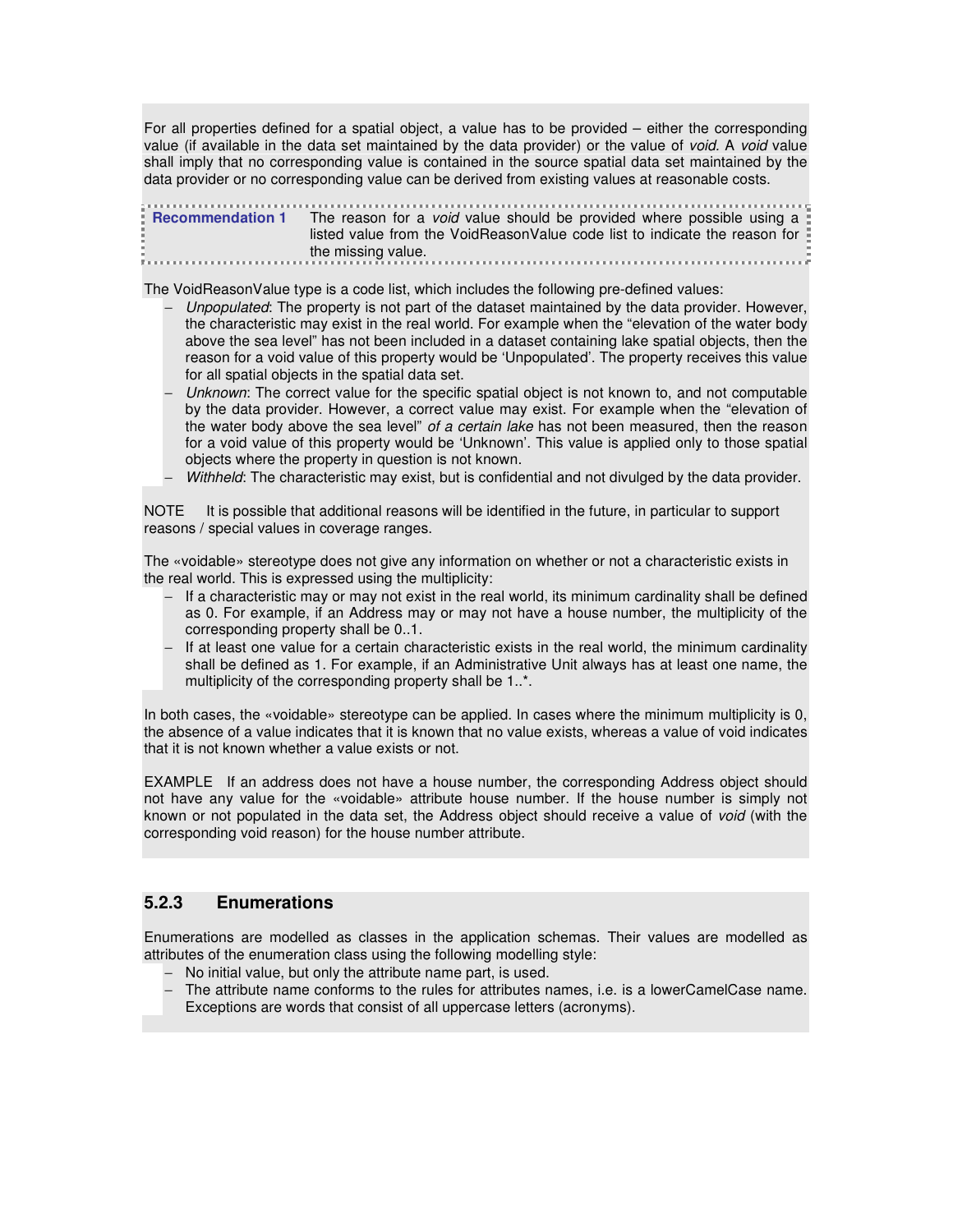#### **IR Requirement**  Article 6 **Code Lists and Enumerations**

 $(\ldots)$ 

5) Attributes or association roles of spatial object types or data types that have an enumeration type may only take values from the lists specified for the enumeration type."

# **5.2.4 Code lists**

Code lists are modelled as classes in the application schemas. Their values, however, are managed outside of the application schema.

# **5.2.4.1. Code list types**

The IRs distinguish the following types of code lists.

#### **IR Requirement**  Article 6 **Code Lists and Enumerations**

- 1) Code lists shall be of one of the following types, as specified in the Annexes:
	- a) code lists whose allowed values comprise only the values specified in this Regulation;
	- b) code lists whose allowed values comprise the values specified in this Regulation and narrower values defined by data providers;
	- c) code lists whose allowed values comprise the values specified in this Regulation and additional values at any level defined by data providers;
	- d) code lists, whose allowed values comprise any values defined by data providers.

 For the purposes of points (b), (c) and (d), in addition to the allowed values, data providers may use the values specified in the relevant INSPIRE Technical Guidance document available on the INSPIRE web site of the Joint Research Centre.

The type of code list is represented in the UML model through the tagged value extensibility, which can take the following values:

- − none, representing code lists whose allowed values comprise only the values specified in the IRs (type a);
- − narrower, representing code lists whose allowed values comprise the values specified in the IRs and narrower values defined by data providers (type b);
- − open, representing code lists whose allowed values comprise the values specified in the IRs and additional values at any level defined by data providers (type c); and
- any, representing code lists, for which the IRs do not specify any allowed values, i.e. whose allowed values comprise any values defined by data providers (type d).

```
Recommendation 2 Additional values defined by data providers should not replace or redefine 
           any value already specified in the IRs.
```
NOTE This data specification may specify recommended values for some of the code lists of type (b), (c) and (d) (see section 5.2.4.3). These recommended values are specified in a dedicated Annex.

In addition, code lists can be hierarchical, as explained in Article 6(2) of the IRs.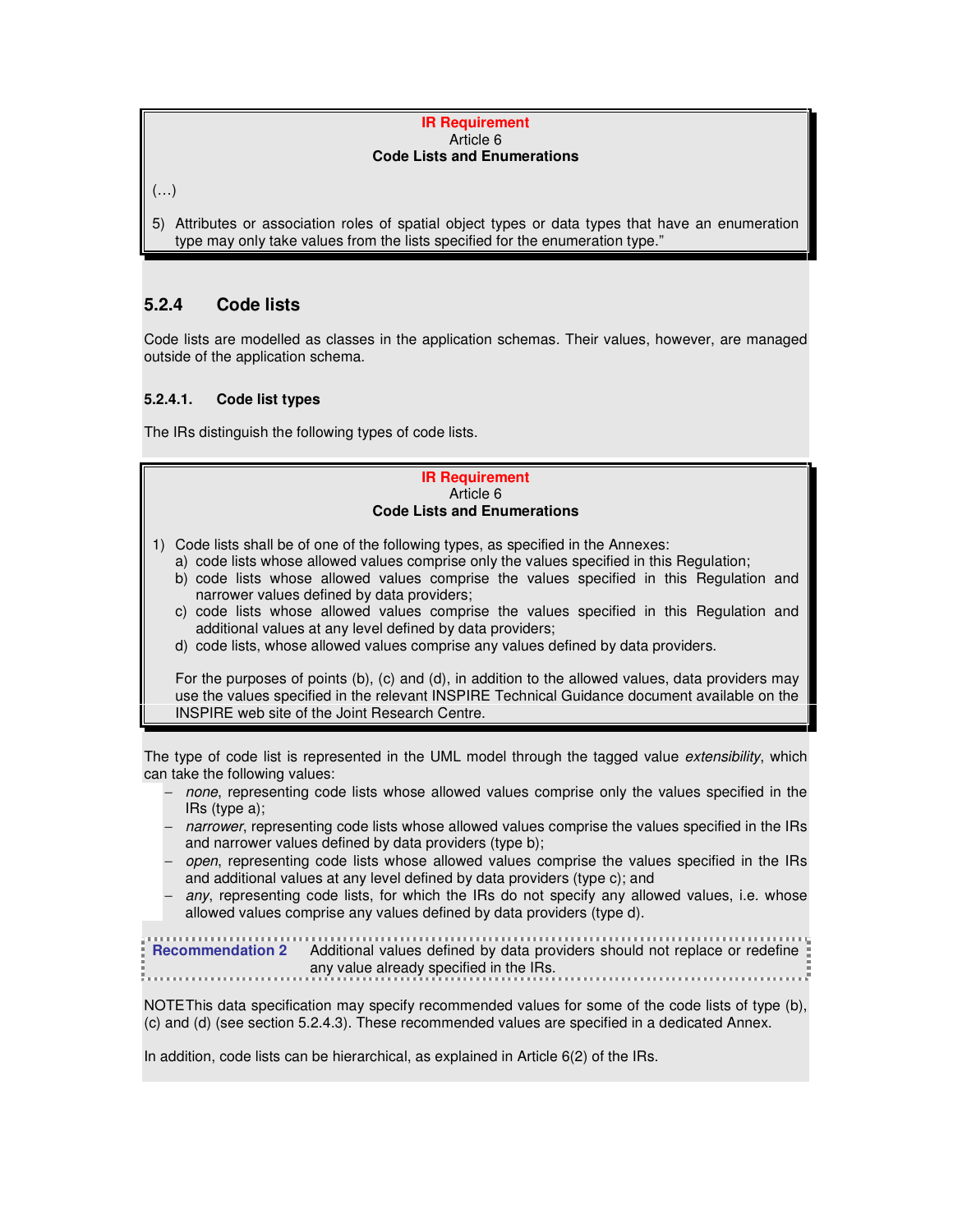#### **IR Requirement**  Article 6 **Code Lists and Enumerations**

 $(\ldots)$ 

2) Code lists may be hierarchical. Values of hierarchical code lists may have a more generic parent value. Where the valid values of a hierarchical code list are specified in a table in this Regulation, the parent values are listed in the last column.

The type of code list and whether it is hierarchical or not is also indicated in the feature catalogues.

# **5.2.4.2. Obligations on data providers**

#### **IR Requirement**  Article 6 **Code Lists and Enumerations**

(….)

- 3) Where, for an attribute whose type is a code list as referred to in points (b), (c) or (d) of paragraph 1, a data provider provides a value that is not specified in this Regulation, that value and its definition shall be made available in a register.
- 4) Attributes or association roles of spatial object types or data types whose type is a code list may only take values that are allowed according to the specification of the code list.

Article 6(4) obliges data providers to use only values that are allowed according to the specification of the code list. The "allowed values according to the specification of the code list" are the values explicitly defined in the IRs plus (in the case of code lists of type (b), (c) and (d)) additional values defined by data providers.

For attributes whose type is a code list of type (b), (c) or (d) data providers may use additional values that are not defined in the IRs. Article 6(3) requires that such additional values and their definition be made available in a register. This enables users of the data to look up the meaning of the additional values used in a data set, and also facilitates the re-use of additional values by other data providers (potentially across Member States).

NOTE Guidelines for setting up registers for additional values and how to register additional values in these registers is still an open discussion point between Member States and the Commission.

# **5.2.4.3. Recommended code list values**

For code lists of type (b), (c) and (d), this data specification may propose additional values as a recommendation (in a dedicated Annex). These values will be included in the INSPIRE code list register. This will facilitate and encourage the usage of the recommended values by data providers since the obligation to make additional values defined by data providers available in a register (see section 5.2.4.2) is already met.

**Recommendation 3** Where these Technical Guidelines recommend values for a code list in addition to those specified in the IRs, these values should be used.

NOTE For some code lists of type (d), no values may be specified in these Technical Guidelines. In these cases, any additional value defined by data providers may be used.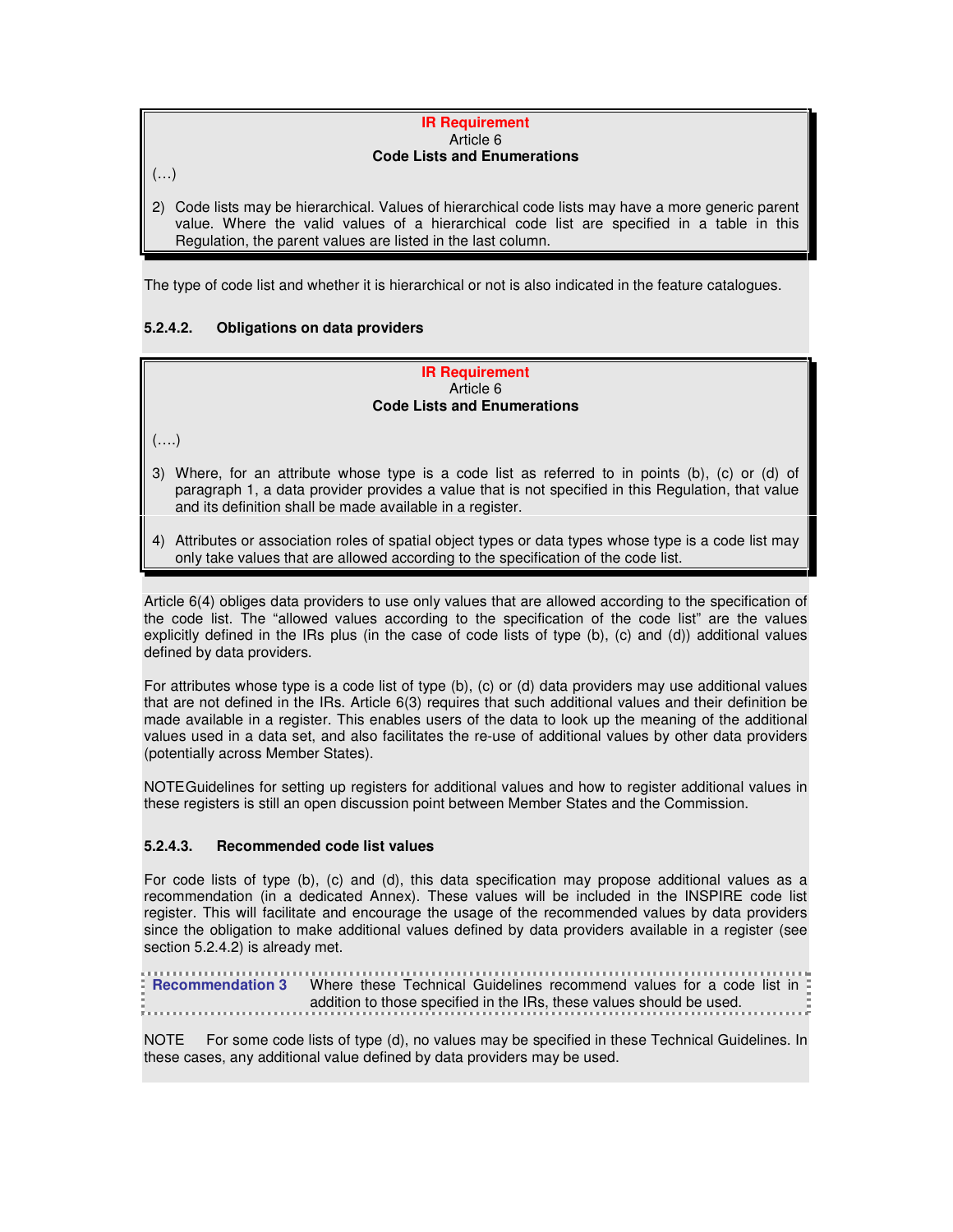#### **5.2.4.4. Governance**

The following two types of code lists are distinguished in INSPIRE:

Code lists that are governed by INSPIRE (INSPIRE-governed code lists). These code lists will be managed centrally in the INSPIRE code list register. Change requests to these code lists (e.g. to add, deprecate or supersede values) are processed and decided upon using the INSPIRE code list register's maintenance workflows.

INSPIRE-governed code lists will be made available in the INSPIRE code list register at http://inspire.ec.europa.eu/codelist/<CodeListName>. They will be available in SKOS/RDF, XML and HTML. The maintenance will follow the procedures defined in ISO 19135. This means that the only allowed changes to a code list are the addition, deprecation or supersession of values, i.e. no value will ever be deleted, but only receive different statuses (valid, deprecated, superseded). Identifiers for values of INSPIRE-governed code lists are constructed using the pattern http://inspire.ec.europa.eu/codelist/<CodeListName>/<value>.

− Code lists that are governed by an organisation outside of INSPIRE (externally governed code lists). These code lists are managed by an organisation outside of INSPIRE, e.g. the World Meteorological Organization (WMO) or the World Health Organization (WHO). Change requests to these code lists follow the maintenance workflows defined by the maintaining organisations. Note that in some cases, no such workflows may be formally defined.

Since the updates of externally governed code lists is outside the control of INSPIRE, the IRs and these Technical Guidelines reference a specific version for such code lists.

The tables describing externally governed code lists in this section contain the following columns:

- − The Governance column describes the external organisation that is responsible for maintaining the code list.
- − The *Source* column specifies a citation for the authoritative source for the values of the code list. For code lists, whose values are mandated in the IRs, this citation should include the version of the code list used in INSPIRE. The version can be specified using a version number or the publication date. For code list values recommended in these Technical Guidelines, the citation may refer to the "latest available version".
- − In some cases, for INSPIRE only a subset of an externally governed code list is relevant. The subset is specified using the Subset column.
- − The Availability column specifies from where (e.g. URL) the values of the externally governed code list are available, and in which formats. Formats can include machinereadable (e.g. SKOS/RDF, XML) or human-readable (e.g. HTML, PDF) ones.

Code list values are encoded using http URIs and labels. Rules for generating these URIs and labels are specified in a separate table.

| : Recommendation 4 The http URIs and labels used for encoding code list values should be : |
|--------------------------------------------------------------------------------------------|
| taken from the INSPIRE code list registry for INSPIRE-governed code lists                  |
| and generated according to the relevant rules specified for externally                     |
| governed code lists.                                                                       |
|                                                                                            |

NOTE Where practicable, the INSPIRE code list register could also provide http URIs and labels for externally governed code lists.

#### **5.2.4.5. Vocabulary**

For each code list, a tagged value called "vocabulary" is specified to define a URI identifying the values of the code list. For INSPIRE-governed code lists and externally governed code lists that do not have a persistent identifier, the URI is constructed following the pattern have a persistent identifier, the URI is constructed following the pattern http://inspire.ec.europa.eu/codelist/<UpperCamelCaseName>.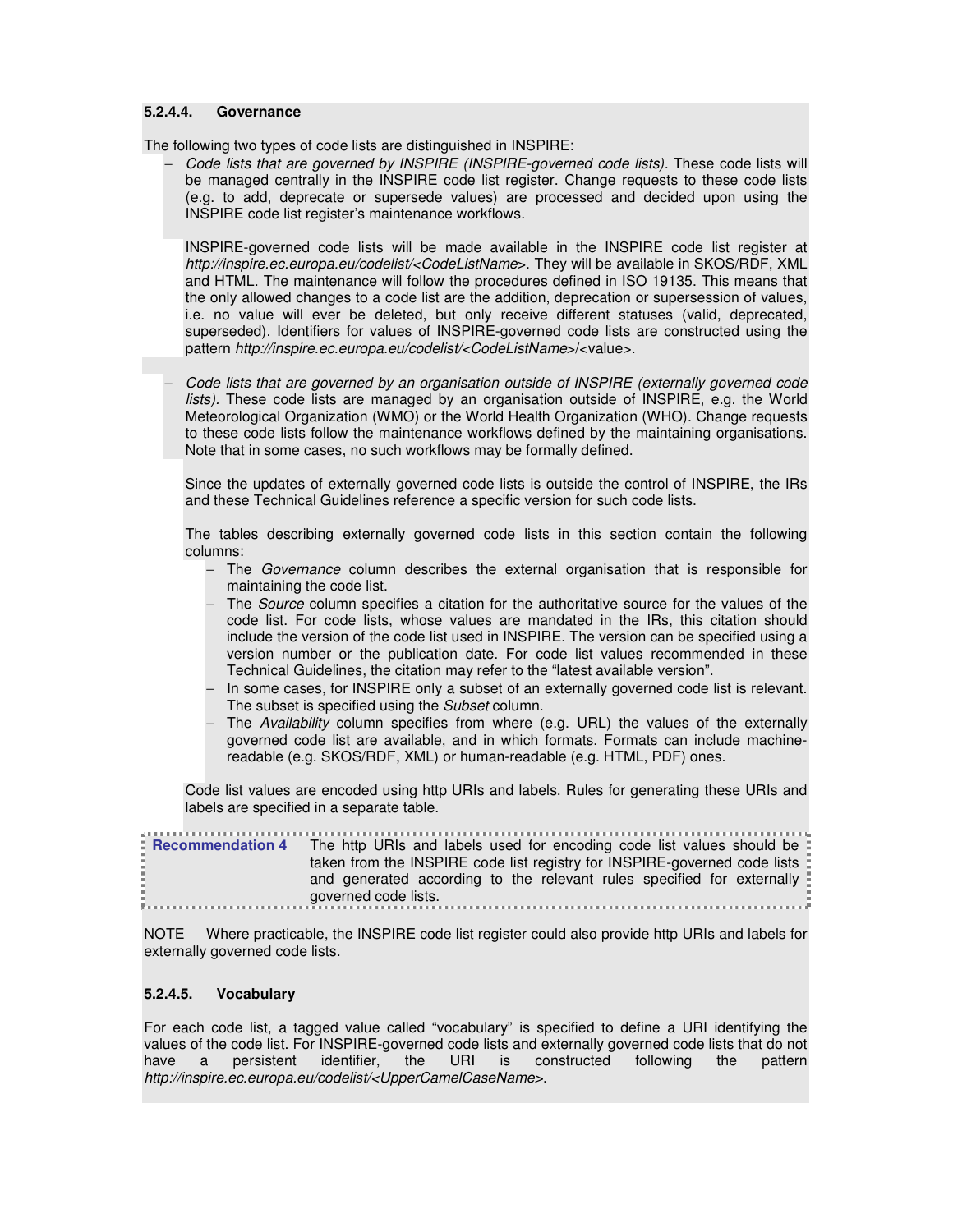If the value is missing or empty, this indicates an empty code list. If no sub-classes are defined for this empty code list, this means that any code list may be used that meets the given definition.

An empty code list may also be used as a super-class for a number of specific code lists whose values may be used to specify the attribute value. If the sub-classes specified in the model represent all valid extensions to the empty code list, the subtyping relationship is qualified with the standard UML constraint "{complete,disjoint}".

# **5.2.5 Identifier management**

#### **IR Requirement**  Article 9 **Identifier Management**

- 1. The data type Identifier defined in Section 2.1 of Annex I shall be used as a type for the external object identifier of a spatial object.
- 2. The external object identifier for the unique identification of spatial objects shall not be changed during the life-cycle of a spatial object.

NOTE 1 An external object identifier is a unique object identifier which is published by the responsible body, which may be used by external applications to reference the spatial object. [DS-D2.5]

NOTE 2 Article 9(1) is implemented in each application schema by including the attribute *inspireld* of type Identifier.

NOTE 3 Article 9(2) is ensured if the namespace and *localld* attributes of the Identifier remains the same for different versions of a spatial object; the version attribute can of course change.

# **5.2.6 Geometry representation**

#### **IR Requirement**  Article 12 **Other Requirements & Rules**

1. The value domain of spatial properties defined in this Regulation shall be restricted to the Simple Feature spatial schema as defined in Herring, John R. (ed.), OpenGIS® Implementation Standard for Geographic information – Simple feature access – Part 1: Common architecture, version 1.2.1, Open Geospatial Consortium, 2011, unless specified otherwise for a specific spatial data theme or type.

NOTE 1 The specification restricts the spatial schema to 0-, 1-, 2-, and 2.5-dimensional geometries where all curve interpolations are linear and surface interpolations are performed by triangles.

NOTE 2 The topological relations of two spatial objects based on their specific geometry and topology properties can in principle be investigated by invoking the operations of the types defined in ISO 19107 (or the methods specified in EN ISO 19125-1).

# **5.2.7 Temporality representation**

The application schema(s) use(s) the derived attributes "beginLifespanVersion" and "endLifespanVersion" to record the lifespan of a spatial object.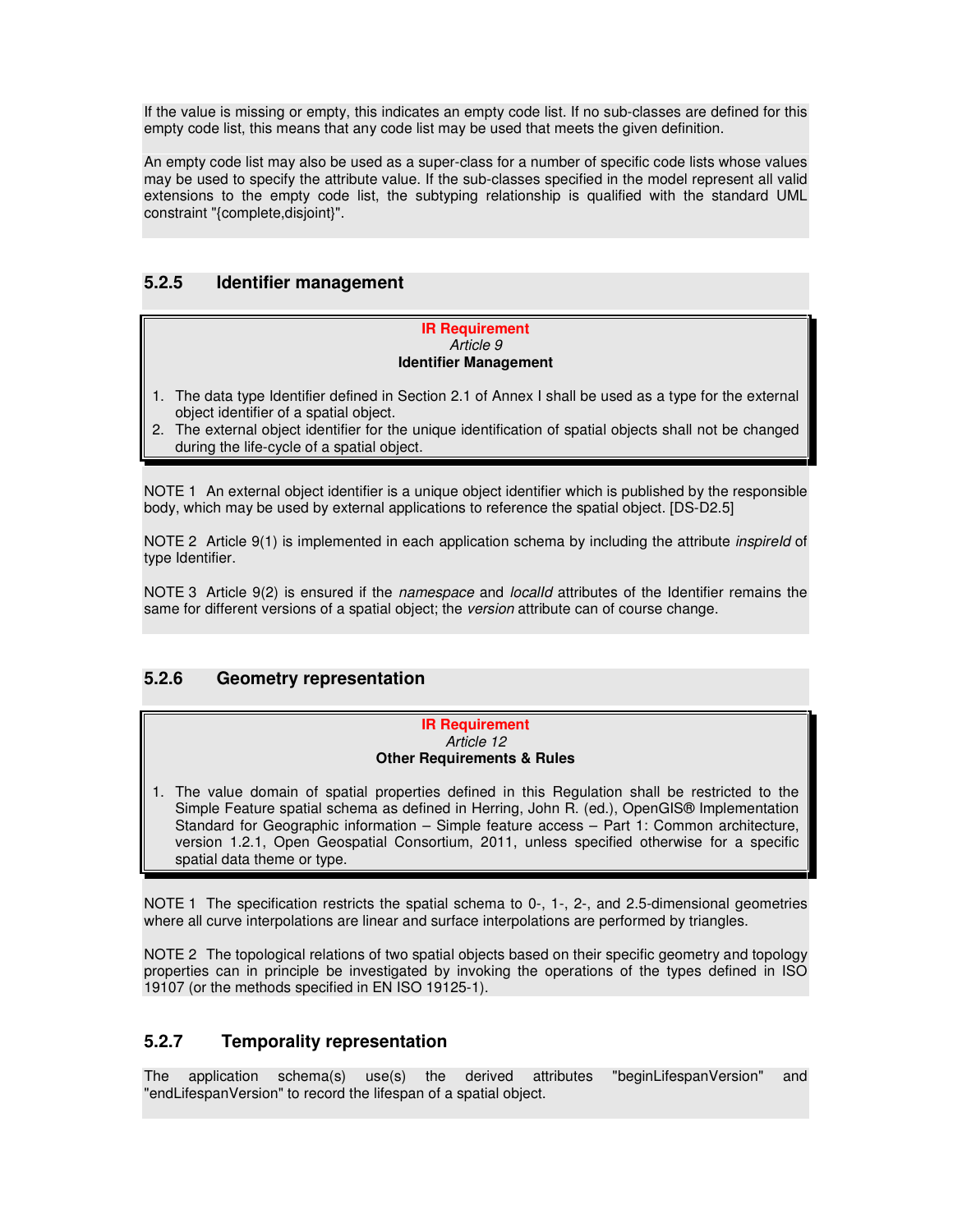The attributes "beginLifespanVersion" specifies the date and time at which this version of the spatial object was inserted or changed in the spatial data set. The attribute "endLifespanVersion" specifies the date and time at which this version of the spatial object was superseded or retired in the spatial data set.

NOTE 1 The attributes specify the beginning of the lifespan of the version in the spatial data set itself, which is different from the temporal characteristics of the real-world phenomenon described by the spatial object. This lifespan information, if available, supports mainly two requirements: First, knowledge about the spatial data set content at a specific time; second, knowledge about changes to a data set in a specific time frame. The lifespan information should be as detailed as in the data set (i.e., if the lifespan information in the data set includes seconds, the seconds should be represented in data published in INSPIRE) and include time zone information.

NOTE 2 Changes to the attribute "endLifespanVersion" does not trigger a change in the attribute "beginLifespanVersion".

#### **IR Requirement**  Article 10 **Life-cycle of Spatial Objects**

 $(\ldots)$ 

3. Where the attributes beginLifespanVersion and endLifespanVersion are used, the value of endLifespanVersion shall not be before the value of beginLifespanVersion.

NOTE The requirement expressed in the IR Requirement above will be included as constraints in the UML data models of all themes.

**Recommendation 5** If life-cycle information is not maintained as part of the spatial data set, all spatial objects belonging to this data set should provide a void value with a reason of "unpopulated".

# **5.2.7.1. Validity of the real-world phenomena**

The application schema(s) use(s) the attributes "validFrom" and "validTo" to record the validity of the real-world phenomenon represented by a spatial object.

The attributes "validFrom" specifies the date and time at which the real-world phenomenon became valid in the real world. The attribute "validTo" specifies the date and time at which the real-world phenomenon is no longer valid in the real world.

Specific application schemas may give examples what "being valid" means for a specific real-world phenomenon represented by a spatial object.

> **IR Requirement**  Article 12 **Other Requirements & Rules**

 $(\ldots)$ 

3. Where the attributes validFrom and validTo are used, the value of validTo shall not be before the value of validFrom.

NOTE The requirement expressed in the IR Requirement above will be included as constraints in the UML data models of all themes.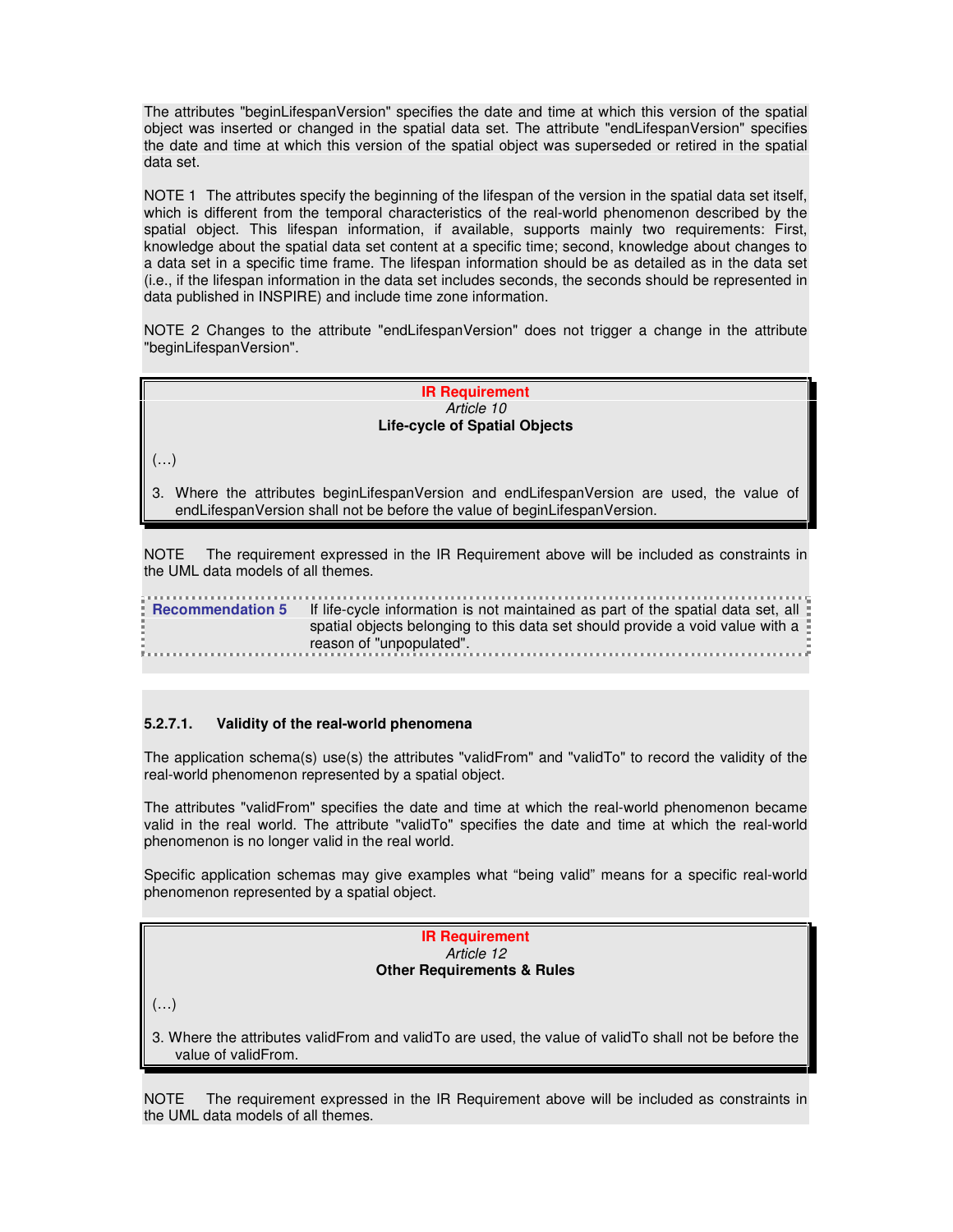# **5.2.8 Coverages**

Coverage functions are used to describe characteristics of real-world phenomena that vary over space and/or time. Typical examples are temperature, elevation, precipitation, imagery. A coverage contains a set of such values, each associated with one of the elements in a spatial, temporal or spatiotemporal domain. Typical spatial domains are point sets (e.g. sensor locations), curve sets (e.g. isolines), grids (e.g. orthoimages, elevation models), etc.

In INSPIRE application schemas, coverage functions are defined as properties of spatial object types where the type of the property value is a realisation of one of the types specified in ISO 19123.

To improve alignment with coverage standards on the implementation level (e.g. ISO 19136 and the OGC Web Coverage Service) and to improve the cross-theme harmonisation on the use of coverages in INSPIRE, an application schema for coverage types is included in the Generic Conceptual Model in 9.9.4. This application schema contains the following coverage types:

- RectifiedGridCoverage: coverage whose domain consists of a rectified grid a grid for which there is an affine transformation between the grid coordinates and the coordinates of a coordinate reference system (see Figure 2, left).
- − ReferenceableGridCoverage: coverage whose domain consists of a referenceable grid a grid associated with a transformation that can be used to convert grid coordinate values to values of coordinates referenced to a coordinate reference system (see Figure 2, right).

In addition, some themes make reference to the types TimeValuePair and Timeseries defined in Taylor, Peter (ed.), OGC<sup>®</sup> WaterML 2.0: Part 1 - Timeseries, v2.0.0, Open Geospatial Consortium, 2012. These provide a representation of the time instant/value pairs, i.e. time series (see Figure 3).

Where possible, only these coverage types (or a subtype thereof) are used in INSPIRE application schemas.



**Figure 2 – Examples of a rectified grid (left) and a referenceable grid (right)**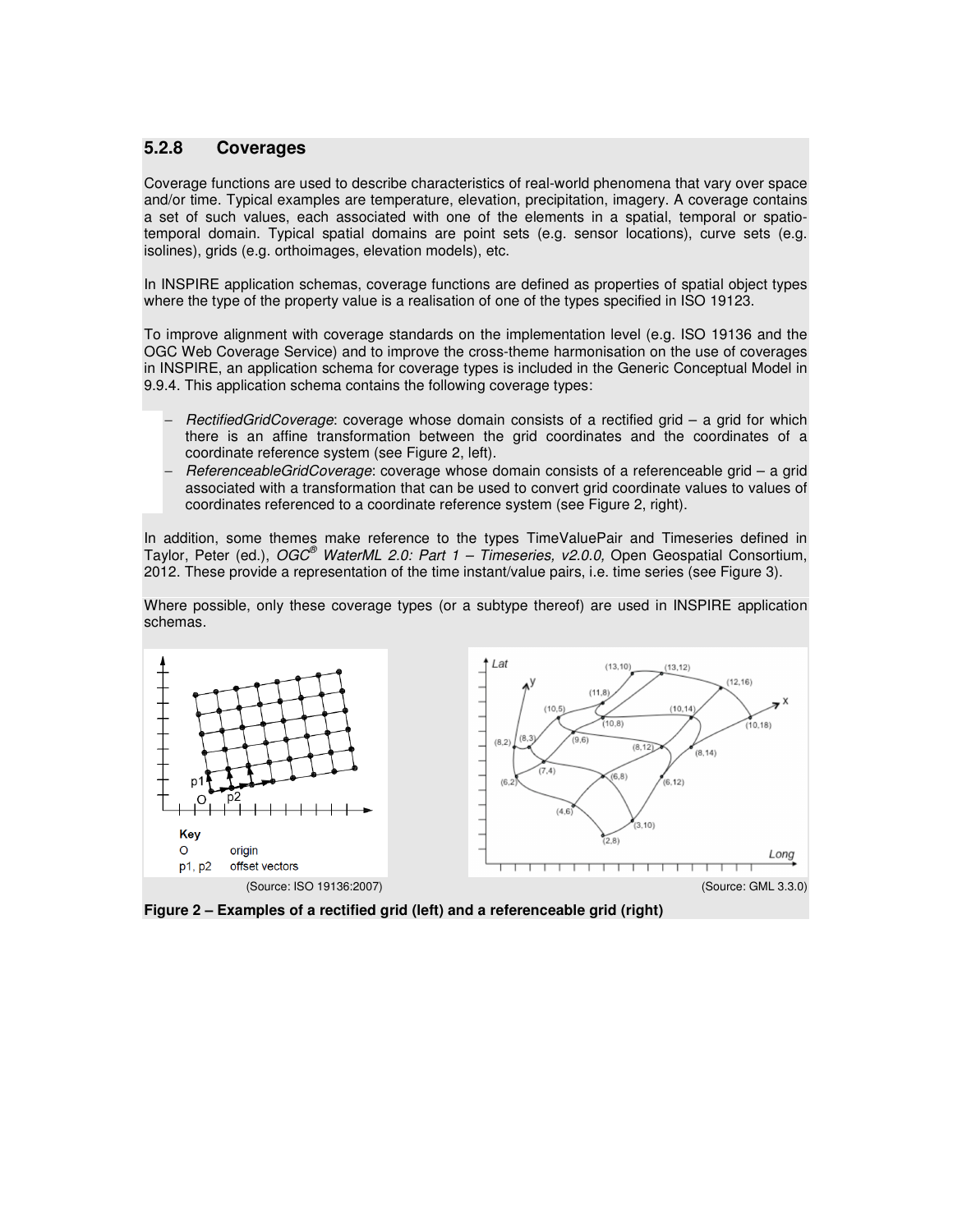

# **5.3 Application schema Oceanographic Geographical Features**

# **5.3.1 Description**

# **5.3.1.1. Narrative description**

An Oceanographic Geographical Feature (abbreviated to "Ocean Feature" or "OF") describes the physical and chemical phenomena of a sea region (known as 'SeaArea' in the Inspire Sea Regions model).

# **5.3.1.2. UML Overview**

Some examples of Ocean Features are:

- A time series of measurements of water level from a tide gauge
- A satellite gridded field of ocean colour
- A one off sea surface temperature measurement made by hand with a thermometer
- An ocean climate model predicting future changes of salinity over time on a model grid.
- Ex-situ measurement of suspended sediment concentration
- In situ measurements or ex situ analysed collected samples gathered from vessels visiting a specified location

In each of these cases some estimation of the value of a property (water level, ocean colour, temperature, salinity) is made using some procedure. For the OF theme we directly build upon the ISO 19156 Observations and Measurements (O&M) specification which provides a framework to describe the relationships between the observation (or simulation) event, the observed property, the procedure used, the observation result and the feature of interest.

#### ISO 19156 states that:

An observation is an act associated with a discrete time instant or period through which a number, term or other symbol is assigned to a phenomenon. It involves application of a specified **procedure**, such as a sensor, instrument, algorithm or process chain. The procedure may be applied in-situ, remotely, or ex-situ with respect to **the sampling location**. The **result** of an observation is an estimate of the **value** of a **property** of some **feature**. [ISO 19156]

Furthermore:

The key idea is that the observation result is an estimate of the value of some property of the feature of interest, and the other observation properties provide context or metadata to support evaluation, interpretation and use of the result. [ISO 19156]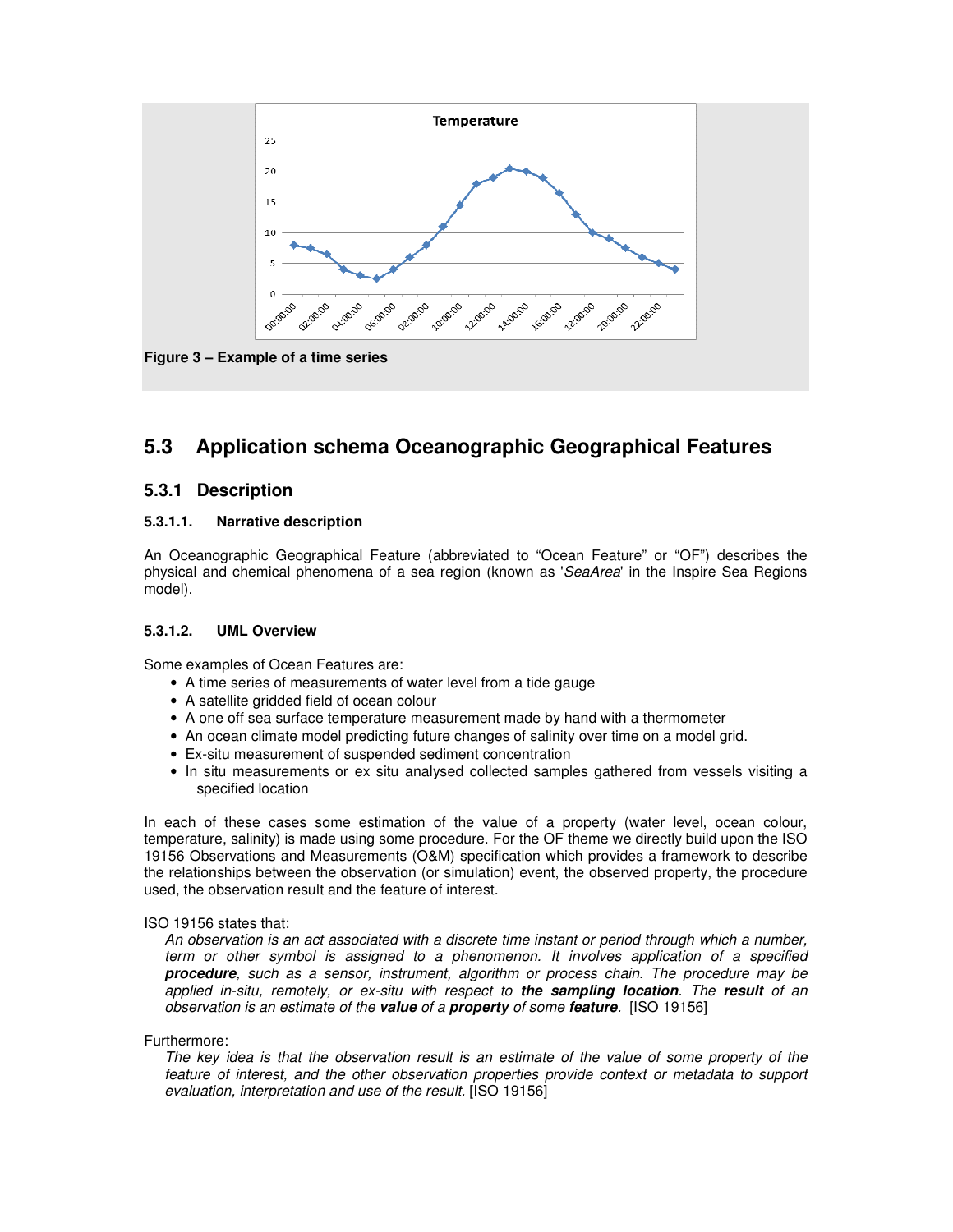By building on the ISO 19156 standard model it is expected that interoperability between domains will be increased. Non-specialist software which understands ISO 19156 will be able to interrogate Ocean Features and at least identify the feature of interest, the observation time, the location etc.



**Figure 4 Overview of ISO 19156 OM\_Observation** 

ISO 19156 is a very generic model which may be applied in many different thematic domains. For the purposes of interoperability in INSPIRE we have profiled the O&M model to add further precision about the types of processes, observable properties and features of interest that are used.

It is recognised that the types of data structure that are common means of capturing and presenting information about the oceans such as point observations, profiles, gridded data etc are also common when monitoring weather or climate in the atmosphere. Therefore the OF and AC/MF themes have jointly developed a set of core spatial object types in INSPIRE, which can be found in the Generic Conceptual Model and are more fully documented in document D2.9 (O&M in INSPIRE).

The key aspects of the shared model documented in D2.9 that are relevant to OF are:

- Specialised Observation types GridObservations, PointObservations etc.
- An ObservationSet type, plus one specialisation PointObservationCollection
- An Process type
- A model for describing Observable Properties (temperature, salinity etc).
- A mechanism for linking between Environmental Monitoring Facilities and Observations

The OF model and schema itself is therefore minimal (since most of the feature types are in the shared Observations model). The OF schema itself only contains information about particular vocabularies (codelists) which must be used when describing OF data.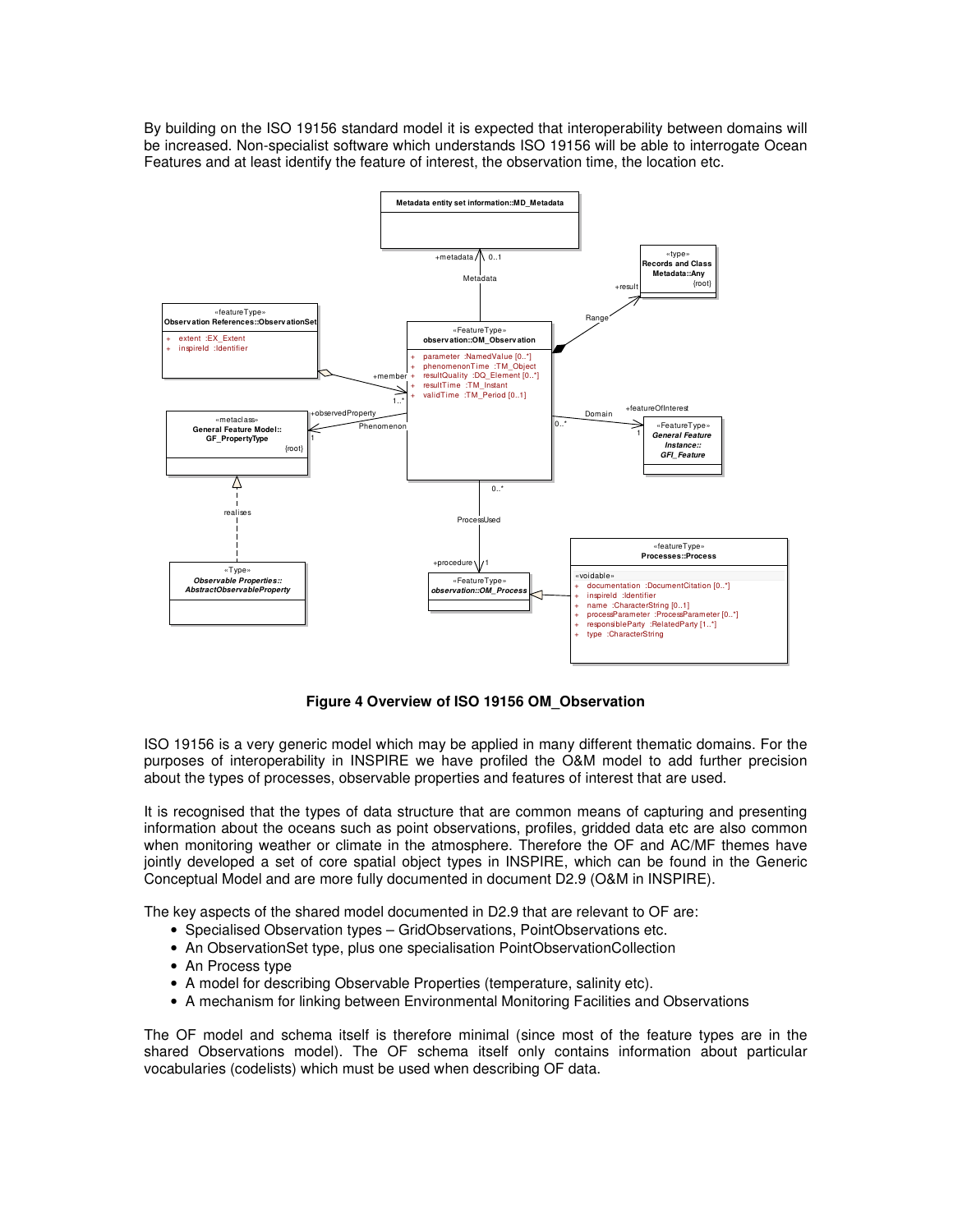# 5.3.1.2.1. Specialised Observations, as used in OF; Overview

The 'Specialised Observations' package in the Generic Conceptual Model contains seven specialisations of OM\_Observation, (along with a specialisation of ObservationSet discussed in section 5.3.1.2.2).



#### **Figure 5 Specialised Observation Types from Generic Conceptual Model (see also document D2.9)**

For OF, the 'core' types used are:

- PointObservation
- PointTimeSeriesObservation
- MultiPointObservation
- GridObservation
- GridSeriesObservation
- PointObservationCollection

**IR Requirement**  Annex IV, Section 14.3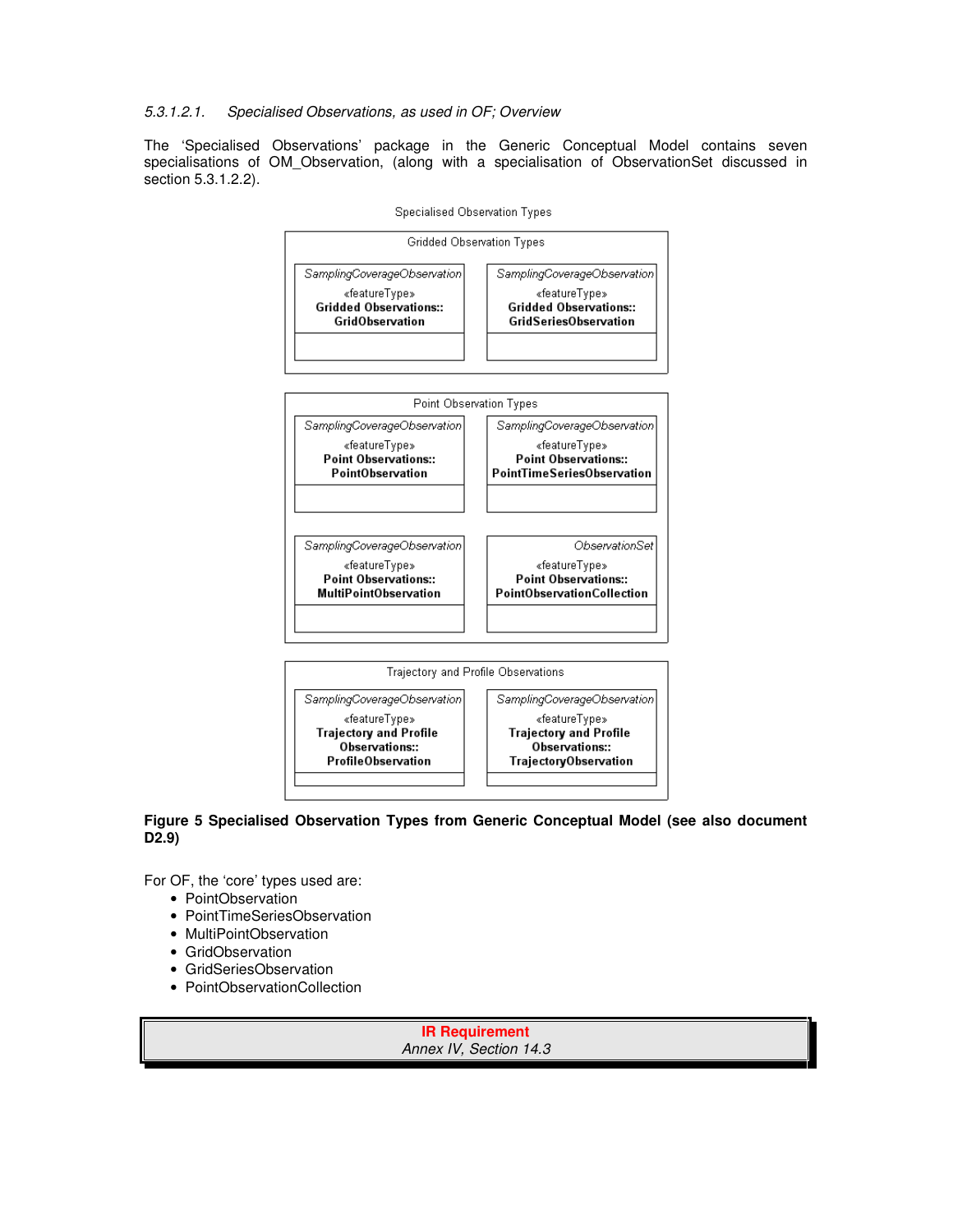#### **Theme-specific Requirements**

Data related to the theme Oceanographic Geographical Features shall be made available using the following types defined in the Specialised Observations package in Annex I: PointObservation, PointTimeSeriesObservation, MultiPointObservation, GridObservation, GridSeriesObservation, PointObservationCollection.

The other types may be used to represent oceanographic data and are provided for convenience and consistency with the core types but these types are not viewed as being central to the INSPIRE OF theme. These types are:

• ProfileObservation

 $\overline{a}$ 

• TrajectoryObservation

| <b>Example 1 Recommendation 6</b> The following types from the GCM may be used to describe OF data: |
|-----------------------------------------------------------------------------------------------------|
| ProfileObservation, TrajectoryObservation                                                           |
|                                                                                                     |



# **Figure 6 Distinction between normative and informative feature types used in OF**

All the specialised Observation types essentially add 'constraints' to the underlying O&M model which characterise the result of the observation and the sampling regime used<sup>T</sup>. For example, a PointTimeSeriesObservation is a timeseries at a single point in space (e.g. at a fixed station), so the 'Spatial Sampling Feature' in 19156 must be a spatial sampling point, and the 'phenomenonTime' must be a time period i.e. the observation must be taken over a period of time. The type of the result must be a set of time, value pairs. Illustrated examples and further descriptions of these types are given in D2.9.

In actual fact, the specialised Observation types do not specialise OM Observation directly but specialise the informative O&M class SpecialisedCoverageObservation, which in turn specialises DiscreteCoverageObservation. These two classes between them ensure that the result of the

<sup>&</sup>lt;sup>1</sup> This pattern was modelled on the approach taken in Climate Science Modelling Language version 3 (OGC Pending Docs 11\_021) which extends ISO 19156.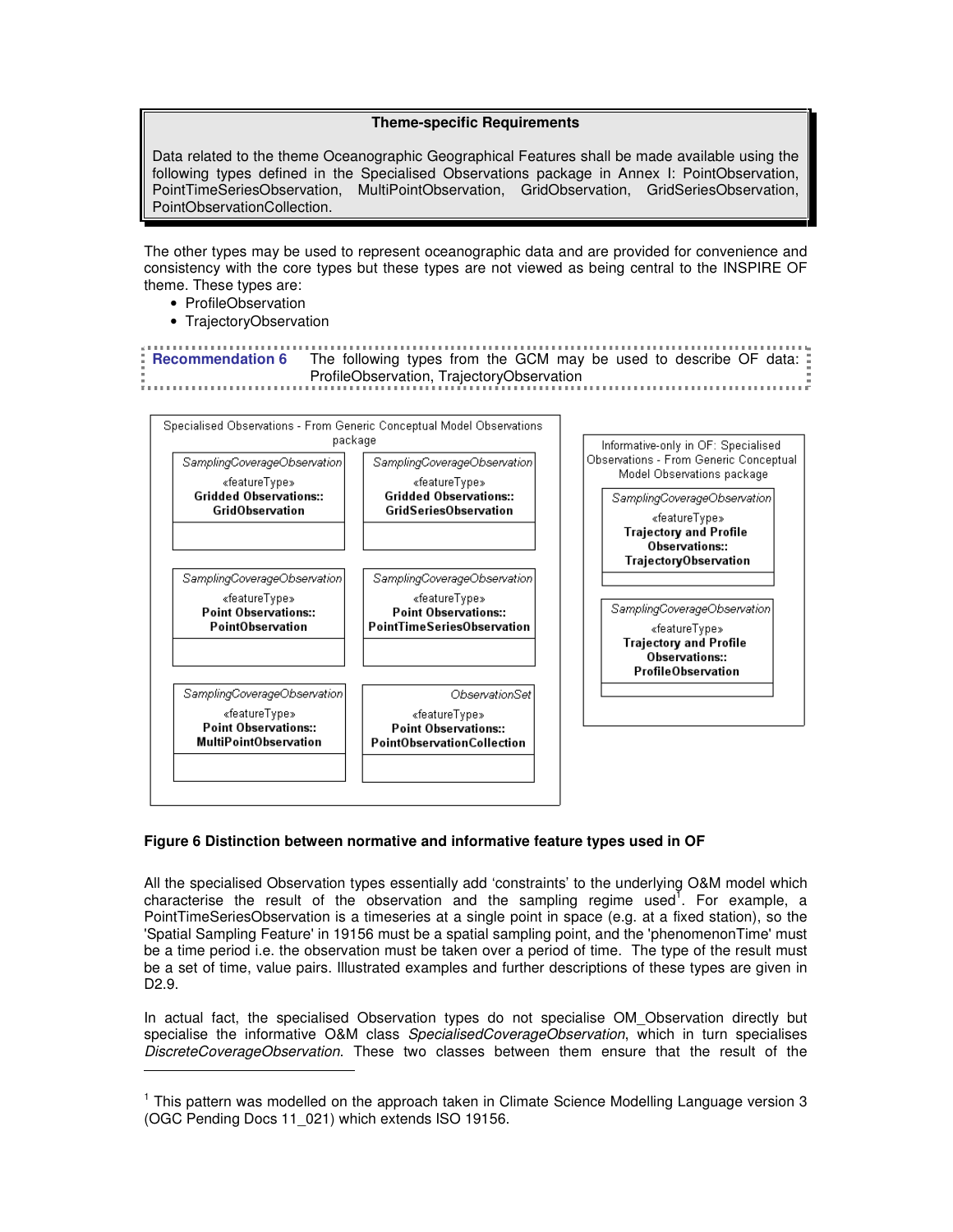observation is a Coverage, and the feature of interest is a 'Spatial Sampling Feature' e.g. a point, an area, a line.

This pattern is consistent with the acquisition of ocean measurements; when taking ocean measurements, we are interested in some property of the ocean, therefore the ultimate feature of interest is the ocean or sea but it is impossible to measure the entire ocean. Therefore measurements are always made against some sampling proxy, such as a set of points, or a grid. O&M refers to this proxy feature as a Spatial Sampling Feature. The result of the measurement is a coverage – a set of values for locations within in the sampling proxy. This is why all OF observations are logically specialisms of SamplingCoverageObservation.



**Figure 7 Overview of SamplingCoverageObservation** 

Note that since these SamplingCoverageObservation and DiscreteCoverageObservation classes are not realised in the O&M XML Schema, direct specialisations of OM\_Observation are used in the INSPIRE application schemas, however the constraints introduced in the conceptual inheritance model should be observed (and could be validated using schematron or similar).

The feature catalogue for these feature types can be found in the O&M document, D2.9. However, for completeness each feature type is also discussed below, with an emphasis on usage in OF.

5.3.1.2.2. PointObservation (From Generic Conceptual Model)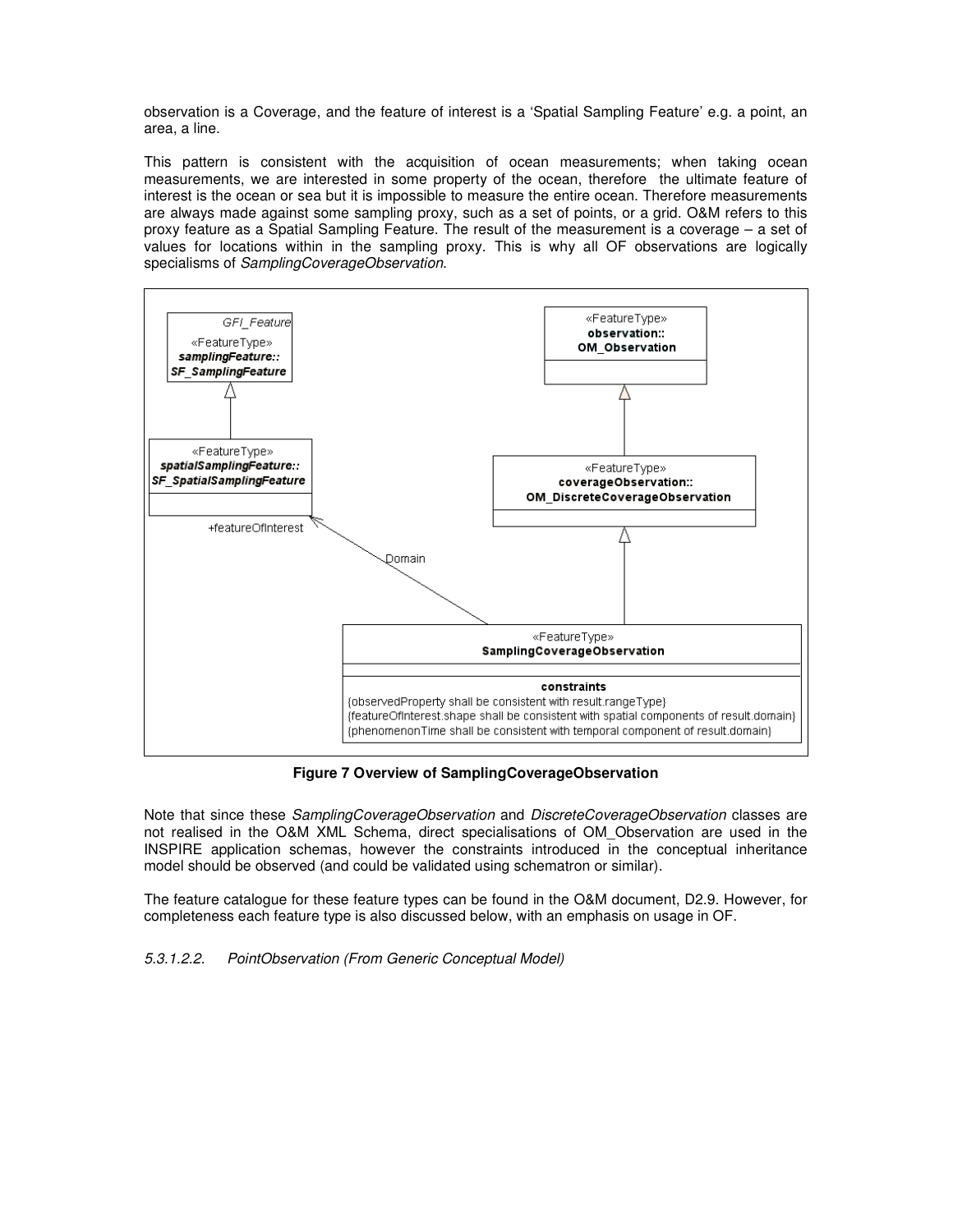

# **Figure 8 PointObservation**

The PointObservation represents a single value measurement at a single point in time e.g. a manual one-off measurement of sea surface temperature.

| <b>PointObservation</b>      |                                        |                                                                                               |
|------------------------------|----------------------------------------|-----------------------------------------------------------------------------------------------|
| O&M<br>Attribute/association | Is constrained to be                   | Example:<br>Single measurement<br><b>Sea</b><br>οf<br><b>Surface Temperature</b>              |
| processUsed                  | <b>Process</b><br>(Section 5.3.1.2.10) | Process instance links to information about the<br>responsible party, documented process etc. |
| featureOfInterest            | SF SamplingPoint                       | A SF SamplingPoint at the geographic location<br>of the measurement                           |
| phenomenonTime               | <b>TM</b> TimeInstant                  | A time instant (in ISO 8601 including time zone)<br>e.g. 2012-01-30T10:30:00.00Z              |
| observedProperty             | ObservableProperty                     | The observed<br>property should<br>link to<br>vocabulary defining sea surface temperature,    |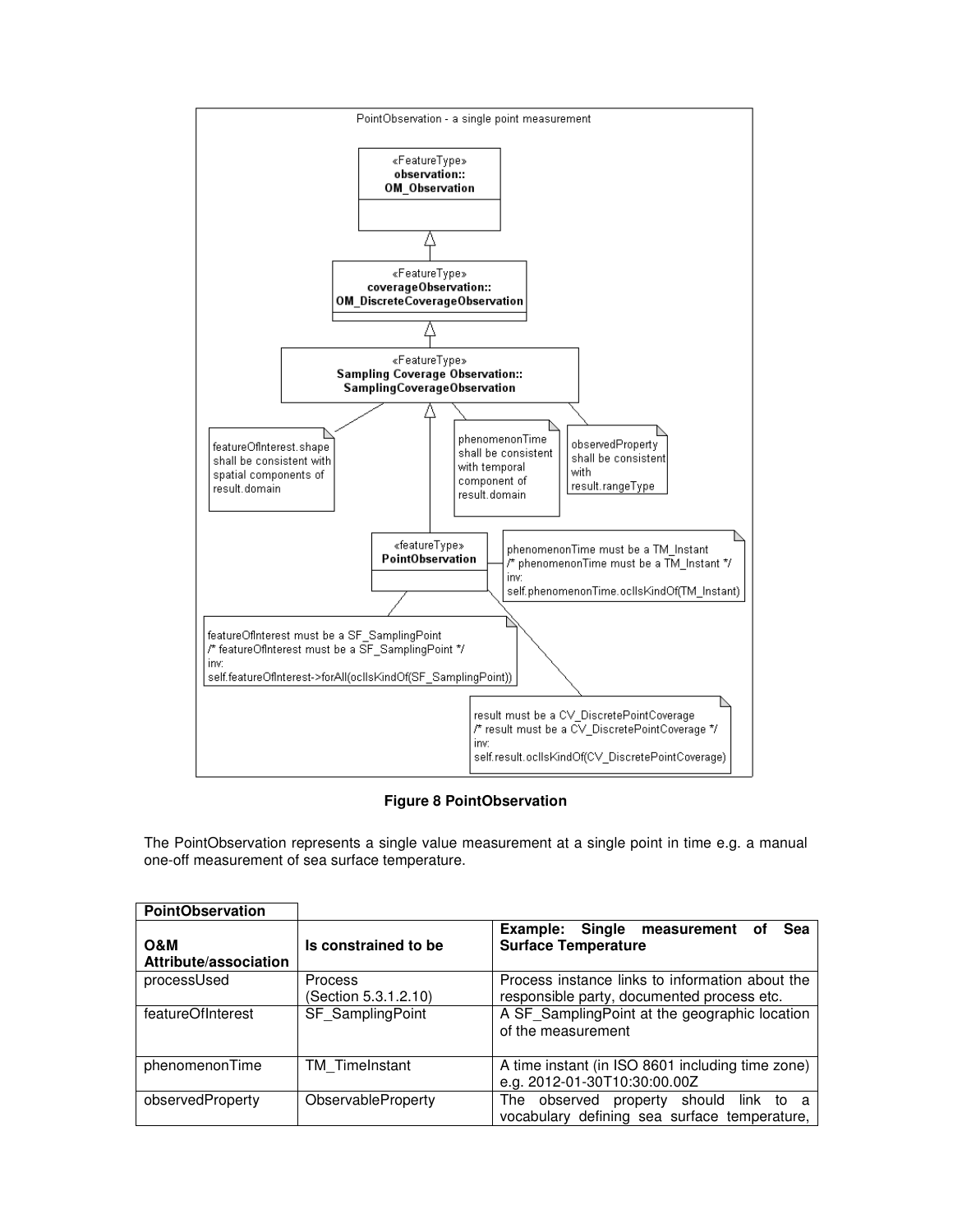|            |                          | and should also indicate the units used in the<br>result (e.g. Celsius).                                               |
|------------|--------------------------|------------------------------------------------------------------------------------------------------------------------|
| Result     | CV DiscretePointCoverage | The result should be a single valued coverage<br>recording an estimate of the observed property<br>e.g. 22.2 (Celsius) |
| resultTime | TM TimeInstant           | The time the result was made available (e.g.<br>published)                                                             |

#### **Table 2 Illustrated PointObservation**

### 5.3.1.2.3. PointTimeSeriesObservation (From Generic Conceptual Model)



#### **Figure 9 PointTimeSeriesObservation**

The PointTimeSeriesObservation represents a series of measurements at the same point – a classic timeseries – e.g. regular measurements from a fixed station

| PointTimeSeriesObservation |                                              |
|----------------------------|----------------------------------------------|
|                            | <b>Example: Repeated measurements of Sea</b> |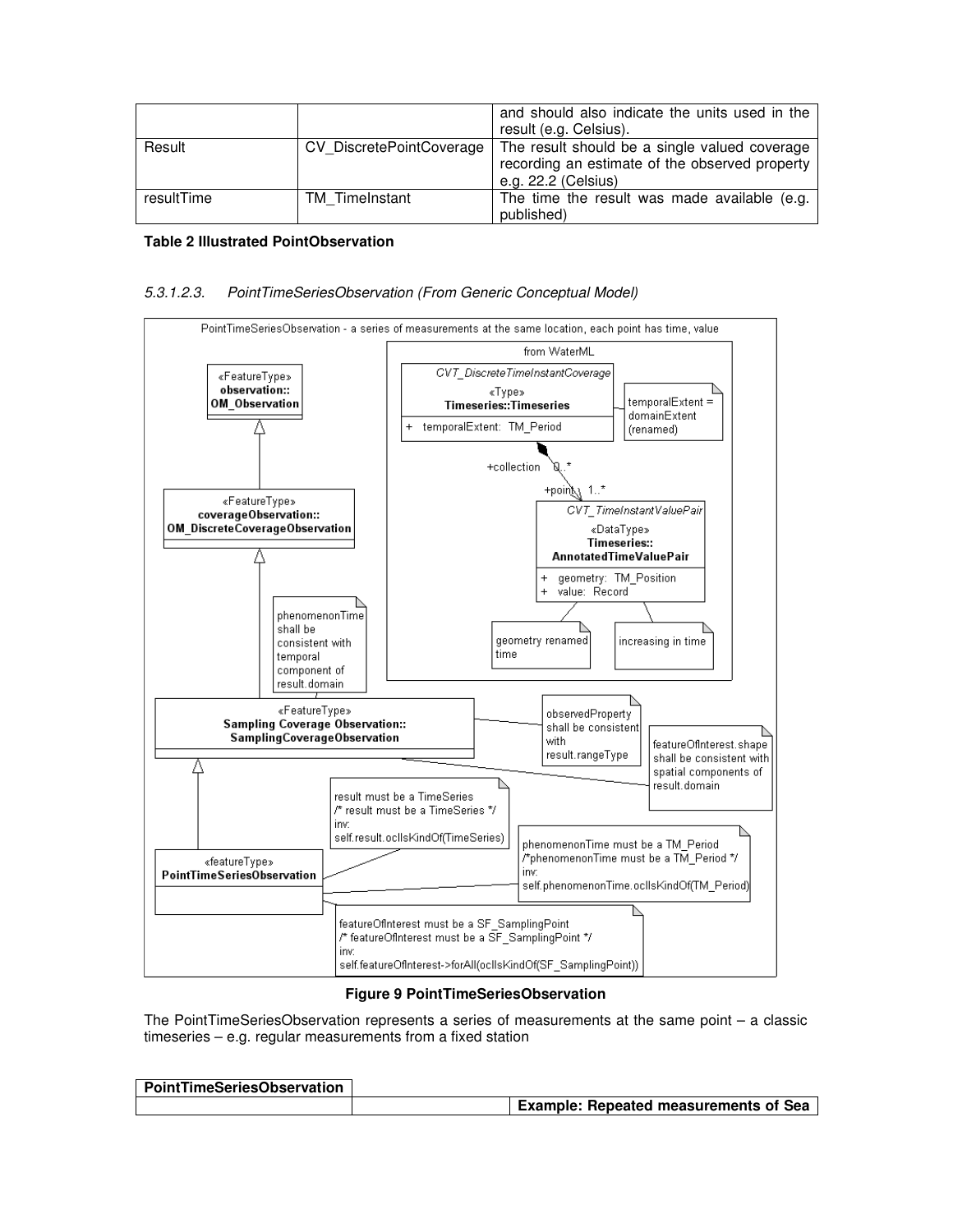| <b>O&amp;M</b><br>Attribute/association | Is constrained to be | Temperature at<br>Surface<br>the<br>same<br>location.                                                                                                                                                                                                                                                                        |
|-----------------------------------------|----------------------|------------------------------------------------------------------------------------------------------------------------------------------------------------------------------------------------------------------------------------------------------------------------------------------------------------------------------|
| processUsed                             | <b>Process</b>       | Process instance links to information about<br>the responsible party, documented process<br>etc.                                                                                                                                                                                                                             |
| featureOfInterest                       | SF SamplingPoint     | A SF_SamplingPoint at the geographic<br>location of the measurement. It must be the<br>same location for the entire time series.<br>Note that in the case of fixed monitoring                                                                                                                                                |
|                                         |                      | stations, the SF_SamplingPoint could be<br>specialised in an extension schema to be a<br>station feature type (or similar) to provide<br>further information about the fixed station<br>(e.g. a name). Although this is not required.<br>Only the SF SamplingPoint (with<br>iťs.<br>geometry) is required for OF. [See D2.9] |
| phenomenonTime                          | TM TimePeriod        | A time period (in ISO 8601) representing the<br>start and end date/times of the time series.                                                                                                                                                                                                                                 |
| observedProperty                        | ObservableProperty   | The observed property should link to a<br>defining<br>vocabulary<br>surface<br>sea<br>temperature, and should also indicate the<br>units used in the result (e.g. Celsius).                                                                                                                                                  |
| result                                  | <b>TimeSeries</b>    | The result should be a set of time, value pairs<br>Generic<br>encoded<br>according<br>the<br>to<br>Conceptual Model (the WaterML<br>XML<br>encoding is used).                                                                                                                                                                |
| resultTime                              | TM TimeInstant       | The time the result was made available (e.g.<br>published)                                                                                                                                                                                                                                                                   |

### **Table 3 Illustrated PointTimeSeriesObservation**

Note that it may be convenient to have sampling features that are identifiable fixed stations rather than simple points. In this case, the mechanism to implement this would be to create a 'station' type (or similar) that is a specialism of SF\_SamplingPoint. This station class could carry additional identification attributes and any other domain-specific information that is required.

# 5.3.1.2.4. MultiPointObservation (From Generic Conceptual Model)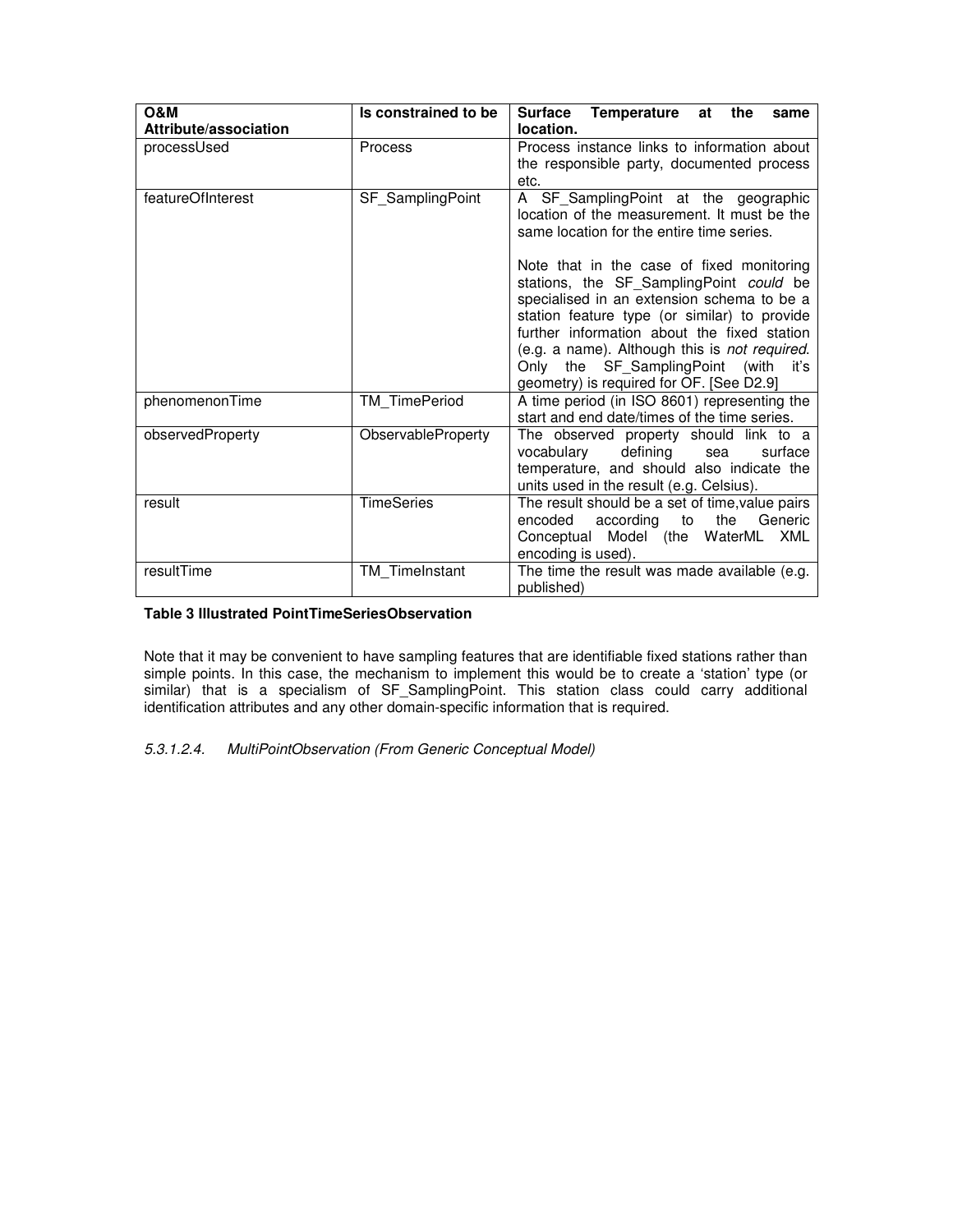

**Figure 10 MultiPointObservation** 

The MultiPointObservation is a very specific type of Point-based observation. It is intended for the case where identical measurements are made at a set of discrete points at the same time. For example a sensor network reporting temperature at 10am. The points themselves are not on a grid but may be distributed in any manner – for example unevenly spaced around a coastline.

In this case the result of the observation is a GML MultiPointCoverage, which consists of a set of points (the domain) and a set of values (the rangeSet). (see GML 3.3.3).

| <b>MultiPointObservation</b> |                                                  |                                                                                                                                                                                                           |
|------------------------------|--------------------------------------------------|-----------------------------------------------------------------------------------------------------------------------------------------------------------------------------------------------------------|
| O&M<br>Attribute/association | Is constrained to be                             | <b>Example: Repeated measurements of Sea</b><br>Surface Temperature<br>the<br>at<br>same<br>location.                                                                                                     |
| processUsed                  | Process                                          | Process instance links to information about<br>the responsible party, documented process<br>etc.                                                                                                          |
| featureOfInterest            | <b>SF</b> SamplingSurface<br>or SF SamplingSolid | A SF SamplingSurface with a geometry that<br>defines<br>the<br>total<br>extent<br>the<br>0t<br>MultiPointObservation. (i.e. a bounding box<br>or polygon that includes all the measurement<br>locations). |
| phenomenonTime               | TM TimeInstant                                   | A time instant (in ISO 8601) when the<br>observations were taken (all measurements<br>must be taken at the same time instant).                                                                            |
| observedProperty             | ObservableProperty                               | The observed property should link to<br>a                                                                                                                                                                 |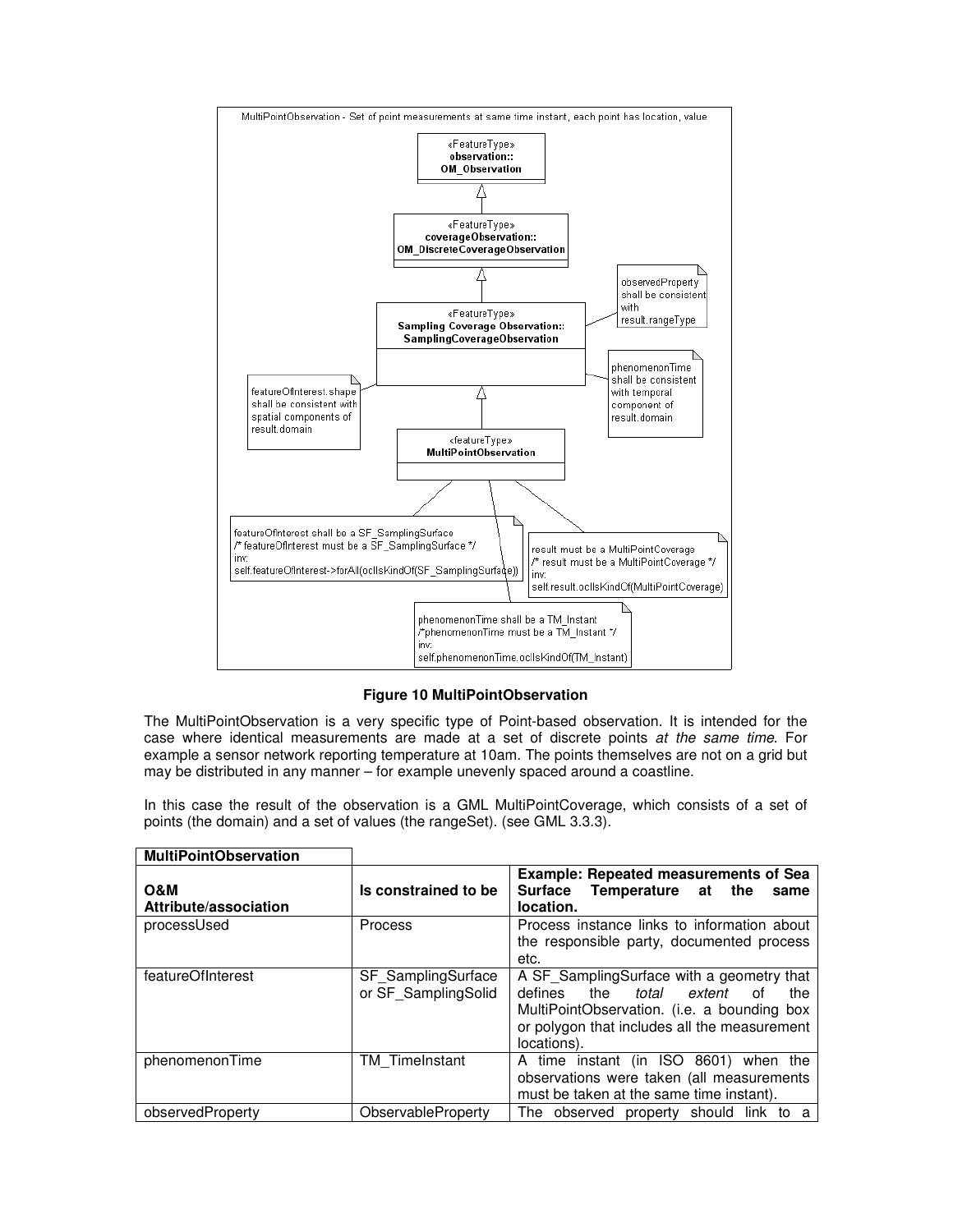|            |                           | defining<br>vocabulary<br>surface<br>sea<br>temperature, and should also indicate the<br>units used in the result (e.g. Celsius).                    |
|------------|---------------------------|------------------------------------------------------------------------------------------------------------------------------------------------------|
| result     | <b>MultiPointCoverage</b> | GML<br>should<br>The<br>result<br>be<br>a<br>MultiPointCoverage. For large result sets an<br>out-of-band result (e.g. in binary) may be<br>provided. |
| resultTime | <b>TM</b> TimeInstant     | The time the result was made available (e.g.<br>published)                                                                                           |

5.3.1.2.5. GridObservation (From Generic Conceptual Model)



**Figure 11 GridObservation** 

A GridObservation is a single grid of data – e.g. measurements taken by a satellite processed to be on a rectified geo-referenced grid (e.g. Level 3 processed data), or output from a numerical model.

The GridObservation is taken at a single snapshot in time. e.g. 10am, 30 January 2012.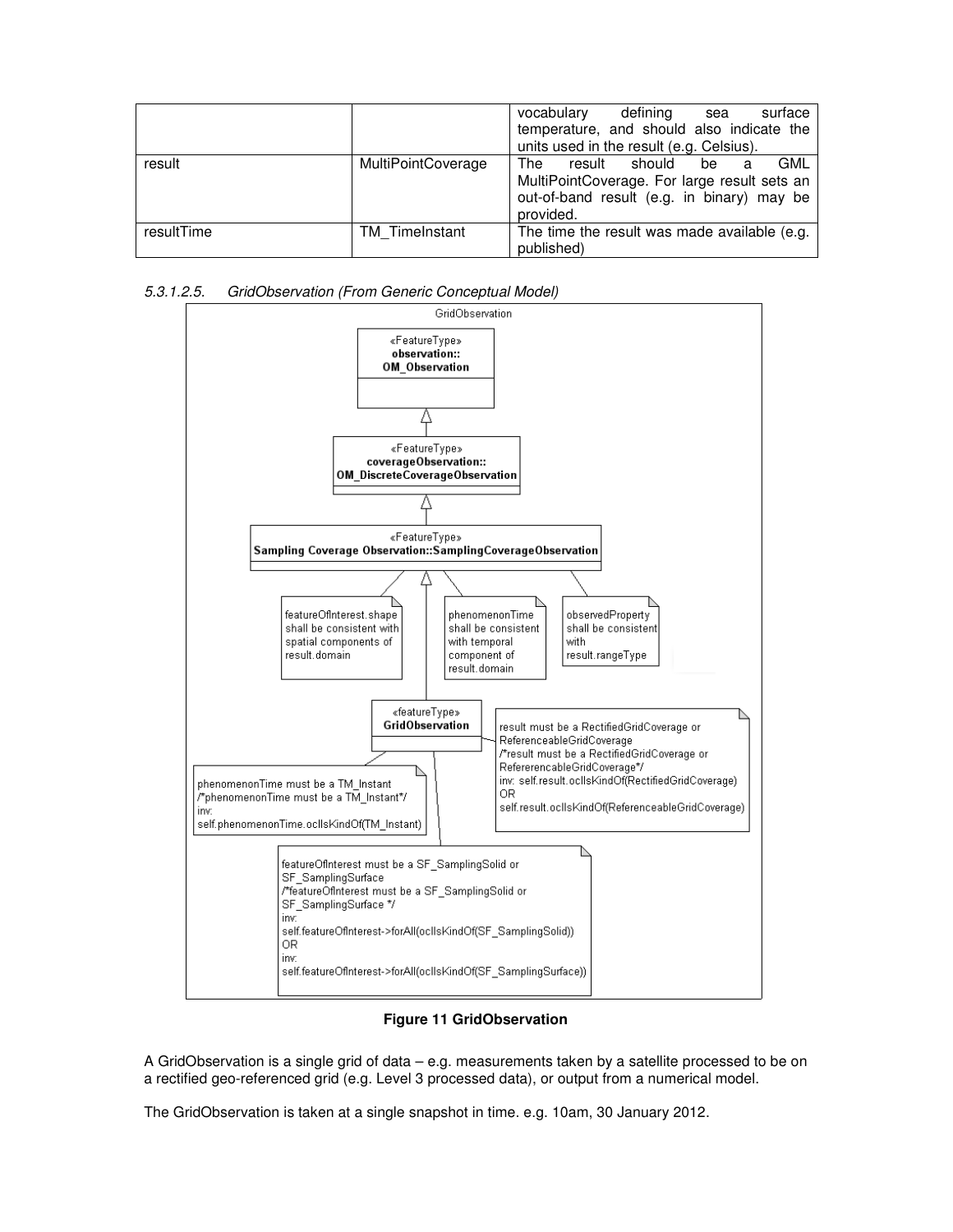| <b>GridObservation</b>                  |                                                                                                          |                                                                                                                                                                                                                                                                                                                                                               |
|-----------------------------------------|----------------------------------------------------------------------------------------------------------|---------------------------------------------------------------------------------------------------------------------------------------------------------------------------------------------------------------------------------------------------------------------------------------------------------------------------------------------------------------|
| <b>O&amp;M</b><br>Attribute/association | Is constrained to be                                                                                     | <b>Example: Grid of Ocean Colour</b>                                                                                                                                                                                                                                                                                                                          |
| processUsed                             | Process                                                                                                  | Process instance links to information about the<br>responsible party, documented process etc.                                                                                                                                                                                                                                                                 |
| featureOfInterest                       | SF SamplingSurface<br><b>or</b><br>SF SamplingSolid (if there<br>is a vertical dimension to the<br>arid) | A SF SamplingSurface that defines the extent<br>of the Grid of data.                                                                                                                                                                                                                                                                                          |
| phenomenonTime                          | TM TimeInstant                                                                                           | A time instant (in ISO 8601 including time<br>zone) e.g. 2012-01-30T10:30:00.00Z which<br>the Grid represents.                                                                                                                                                                                                                                                |
| observedProperty                        | ObservableProperty                                                                                       | The observed property should link to a<br>vocabulary defining Ocean Colour, and should<br>also indicate the units used in the result (e.g.<br>the index type).                                                                                                                                                                                                |
| result                                  | RectifiedGridCoverage<br>or<br>ReferenceableGridCoverage                                                 | <b>The</b><br><b>GML</b><br>should<br>result<br>be<br>a<br><b>GML</b><br>RectifiedGridCoverage<br>or<br>ReferenceableGridCoverage containing<br>the<br>grid points (as the domain of the coverage)<br>and the observed ocean colour values (as the<br>rangeSet of the coverage.<br>For large grids an out-of-band result (e.g. in<br>binary) may be provided. |
| resultTime                              | <b>TM</b> TimeInstant                                                                                    | The time the result was made available (e.g.<br>published)                                                                                                                                                                                                                                                                                                    |

**Table 4 Illustrated GridObservation** 

5.3.1.2.6. GridSeriesObservation (From Generic Conceptual Model)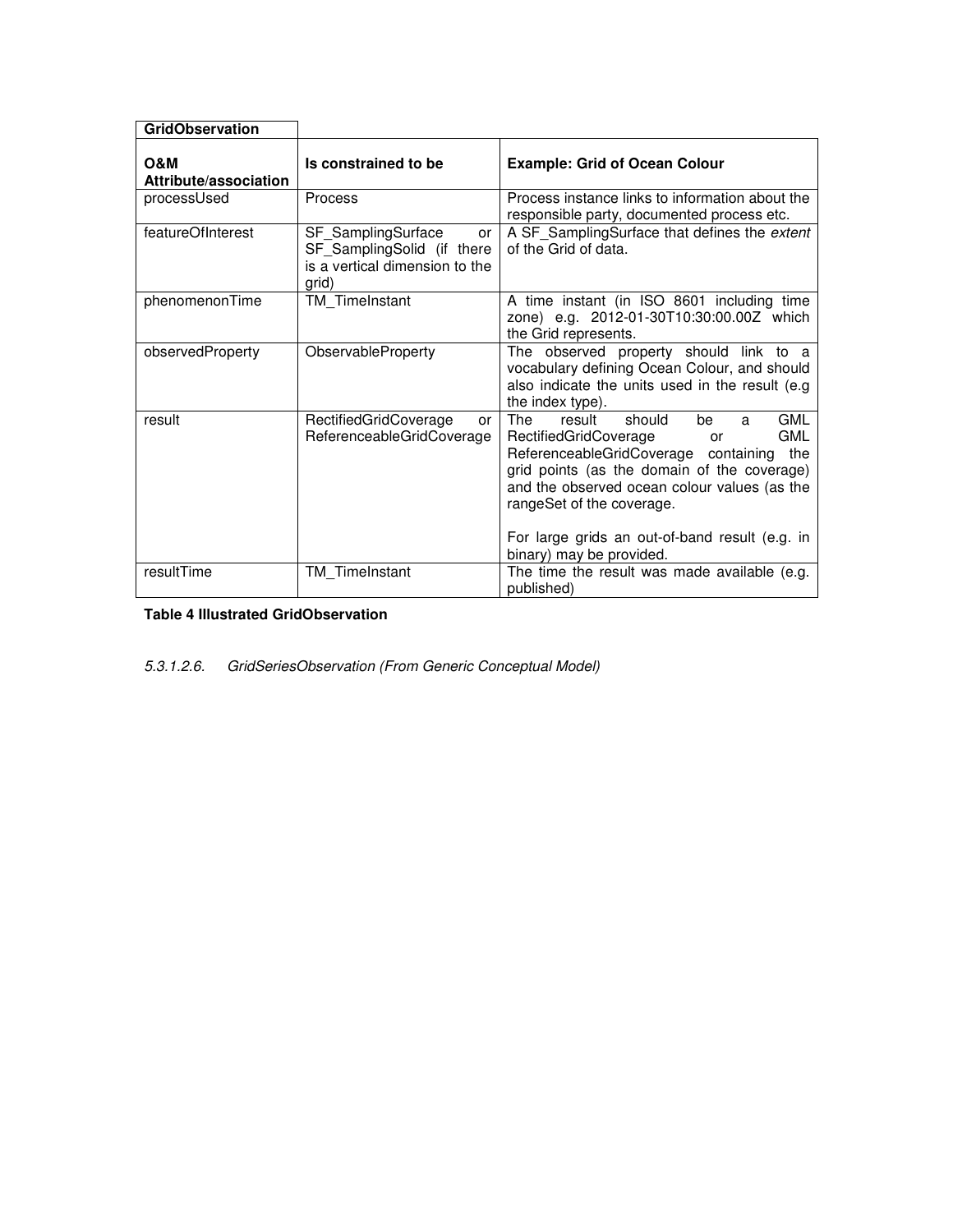



A GridSeriesObservation is similar to a GridObservation except it contains a series of grids for multiple, successive timesteps (e.g. a simulation/model run)

| <b>GridSeriesObservation</b> |                                                                                                   |                                                                                                  |
|------------------------------|---------------------------------------------------------------------------------------------------|--------------------------------------------------------------------------------------------------|
| O&M<br>Attribute/association | Is constrained to be                                                                              | Example: Gridded model output showing<br>predicted Sea Surface Temperature                       |
| processUsed                  | <b>Process</b>                                                                                    | Process instance links to information about<br>the responsible party, documented process<br>etc. |
| featureOfInterest            | SF SamplingSurface<br>or<br>SF SamplingSolid (if there<br>is a vertical dimension to the<br>grid) | A SF SamplingSurface that defines the<br>extent of the Grid of data.                             |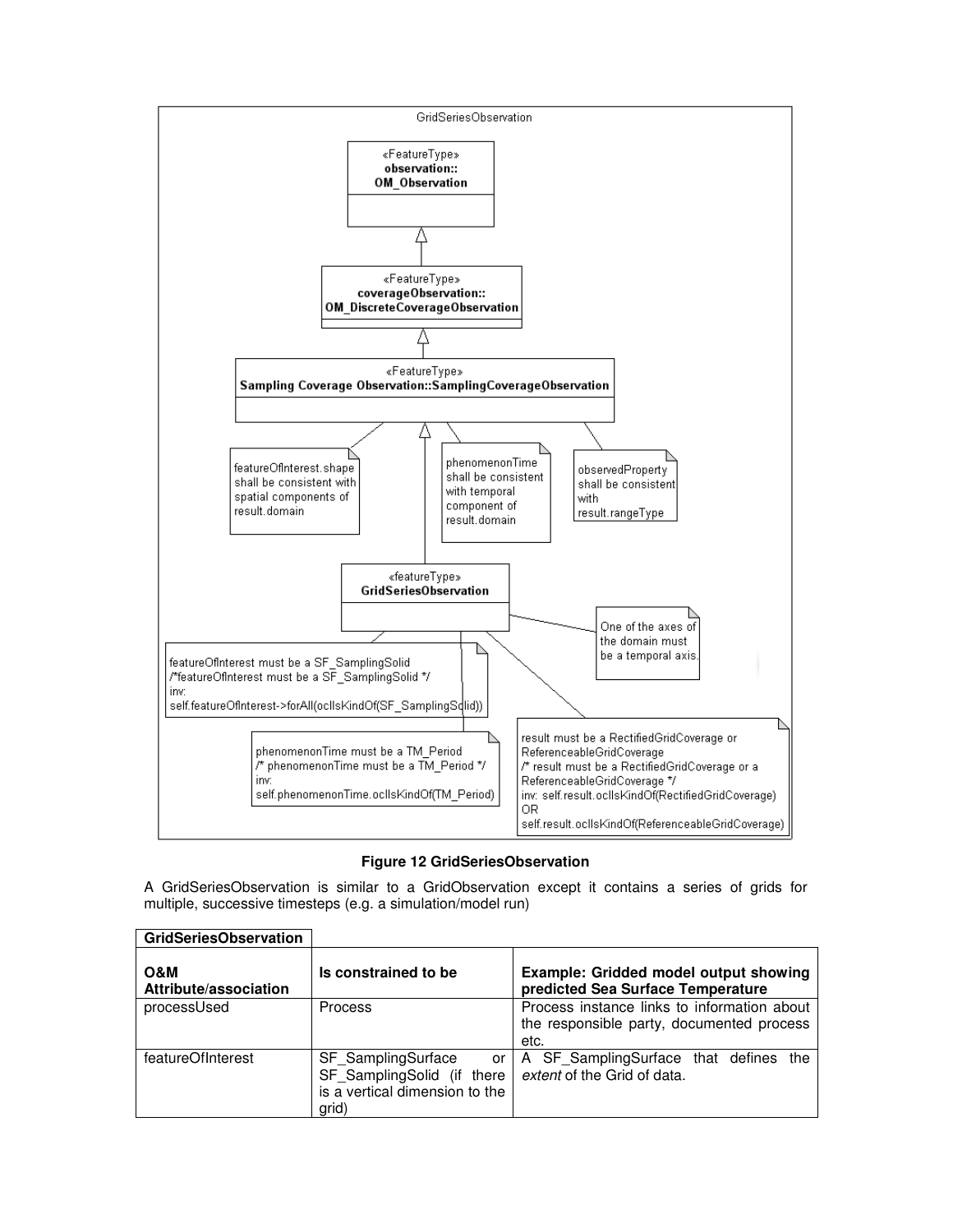| phenomenonTime   | <b>TM TimePeriod</b>                                     | A time period (in ISO 8601) representing the<br>start and end date/times of the model run.                                                                                                                                                                                                                                                                                                |
|------------------|----------------------------------------------------------|-------------------------------------------------------------------------------------------------------------------------------------------------------------------------------------------------------------------------------------------------------------------------------------------------------------------------------------------------------------------------------------------|
| observedProperty | ObservableProperty                                       | The observed property should link to a<br>defining<br>vocabulary<br>Sea<br>Surface<br>Temperature, and should also indicate the<br>units used in the result.                                                                                                                                                                                                                              |
| result           | RectifiedGridCoverage<br>or<br>ReferenceableGridCoverage | <b>GML</b><br>The<br>result<br>should<br>be<br>a<br>GML<br>RectifiedGridCoverage<br>or<br>ReferenceableGridCoverage containing the<br>grid points (as the spatio-temporal domain<br>of the coverage) and the observed sea<br>temperature values<br>surface<br>(as<br>the<br>rangeSet of the coverage.<br>Note that one of the axes of the grid<br>coverage domain must be a temporal axis |
|                  |                                                          | as GridSeriesObservation is a type of time<br>series.                                                                                                                                                                                                                                                                                                                                     |
|                  |                                                          | For detailed encoding of GML coverage<br>types see GML 3.3.3.                                                                                                                                                                                                                                                                                                                             |
|                  |                                                          | For large grids an out-of-band result (e.g. in<br>binary) may be provided.                                                                                                                                                                                                                                                                                                                |
| resultTime       | TM TimeInstant                                           | The time the result was made available (e.g.<br>published)                                                                                                                                                                                                                                                                                                                                |

**Table 5 Illustrated GridSeriesObservation** 

5.3.1.2.7. ProfileObservation (Informative in OF, from Generic Conceptual Model)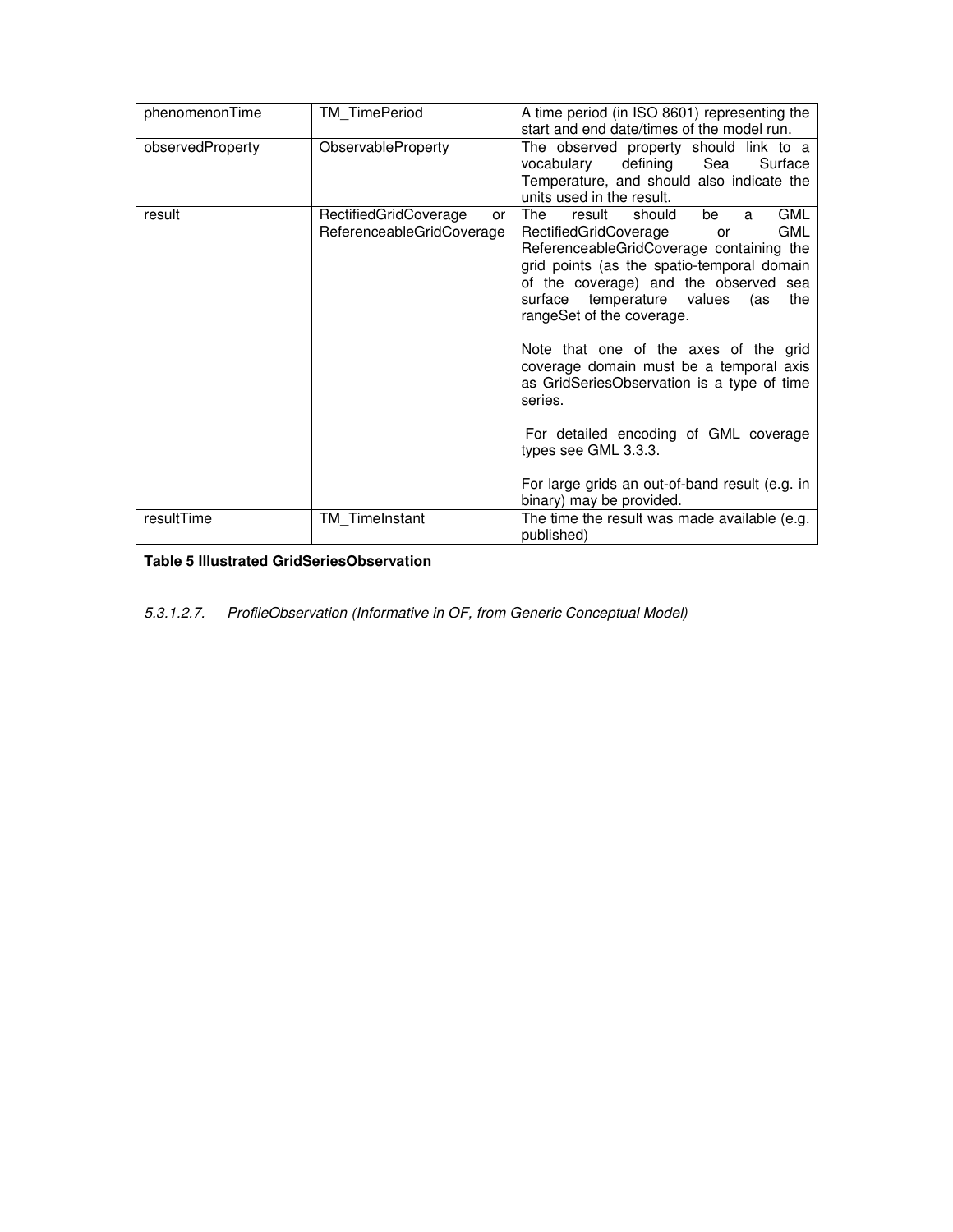

# **Figure 13 ProfileObservation**

The ProfileObservation is informative only. A ProfileObservation represents a set of points along a vertical axis with a measurement value at each point on the profile. The measurements are all nominally made at the same time for the entire profile. The profile is encoded as a one dimensional grid coverage, again using the GML coverage models.

| <b>ProfileObservation</b>    |                      |                                                                                                           |
|------------------------------|----------------------|-----------------------------------------------------------------------------------------------------------|
| O&M<br>Attribute/association | Is constrained to be | Example: Salinty depth profile.                                                                           |
| processUsed                  | <b>Process</b>       | Process instance links to information<br>responsible<br>about<br>the<br>party,<br>documented process etc. |
| featureOfInterest            | SF SamplingCurve     | A SF SamplingCurve with a geometry<br>that defines the geometry of the profile.                           |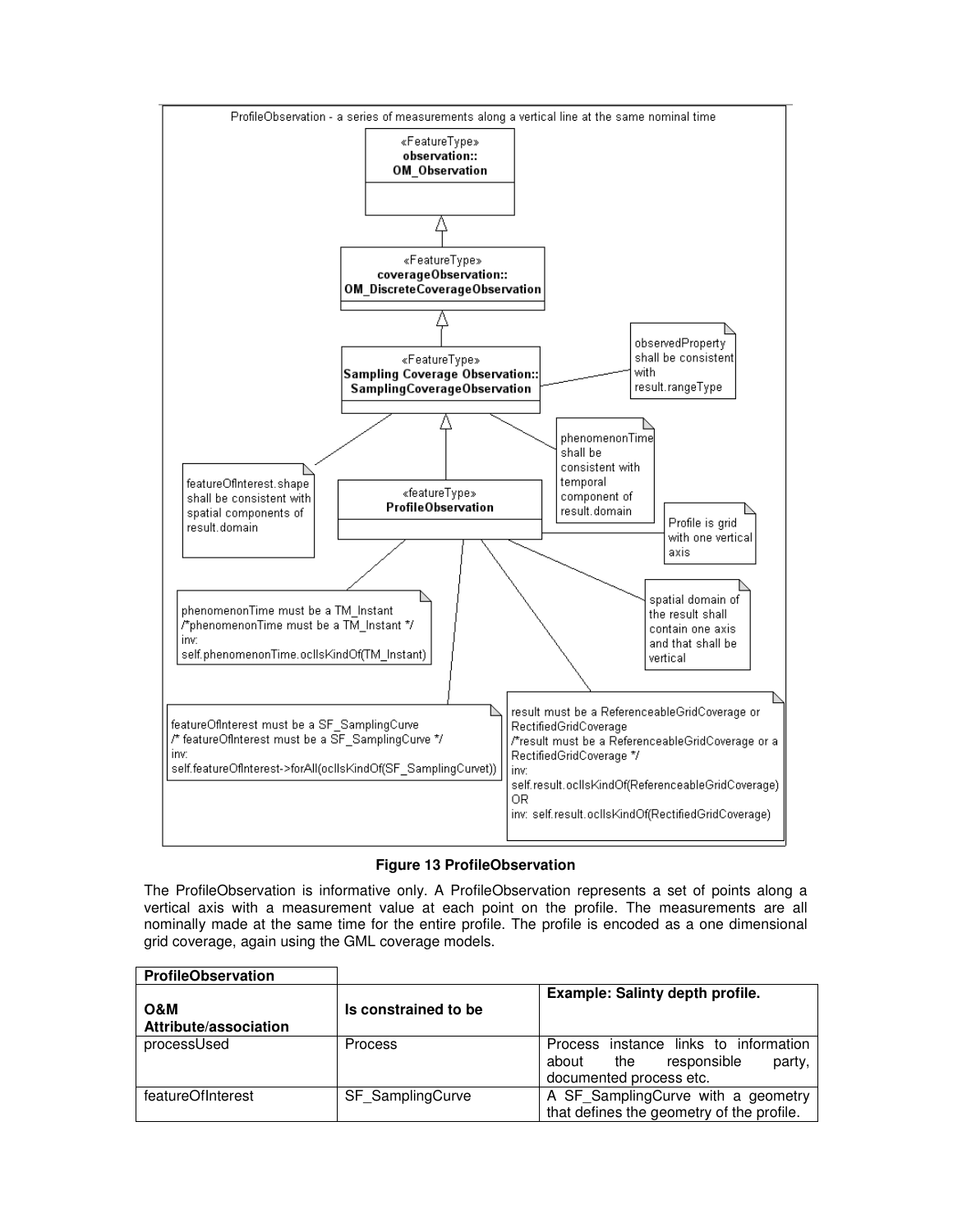| phenomenonTime   | TM_TimeInstant                                           | A time instant (in ISO 8601) when the<br>observations<br>taken<br>were<br>(all<br>measurements must be taken at the<br>same time instant).                                                                                                                             |
|------------------|----------------------------------------------------------|------------------------------------------------------------------------------------------------------------------------------------------------------------------------------------------------------------------------------------------------------------------------|
| observedProperty | ObservableProperty                                       | The observed property should link to a<br>vocabulary defining<br>surface<br>sea<br>temperature, and should also indicate<br>the units used in the result (e.g.<br>Celsius).                                                                                            |
| result           | RectifiedGridCoverage<br>or<br>ReferenceableGridCoverage | <b>GML</b><br>should<br>be<br>The<br>result<br>a<br>RectifiedGridCoverage<br>or<br>ReferenceableGridCoverage<br>with a<br>single spatial dimension (which should<br>be vertical). For large result sets an out-<br>of-band result (e.g. in binary) may be<br>provided. |
| resultTime       | <b>TM</b> TimeInstant                                    | The time the result was made available<br>(e.g. published)                                                                                                                                                                                                             |

# **Table 6 Illustrated ProfileObservation**

5.3.1.2.8. TrajectoryObservation(Informative in OF, from Generic Conceptual Model)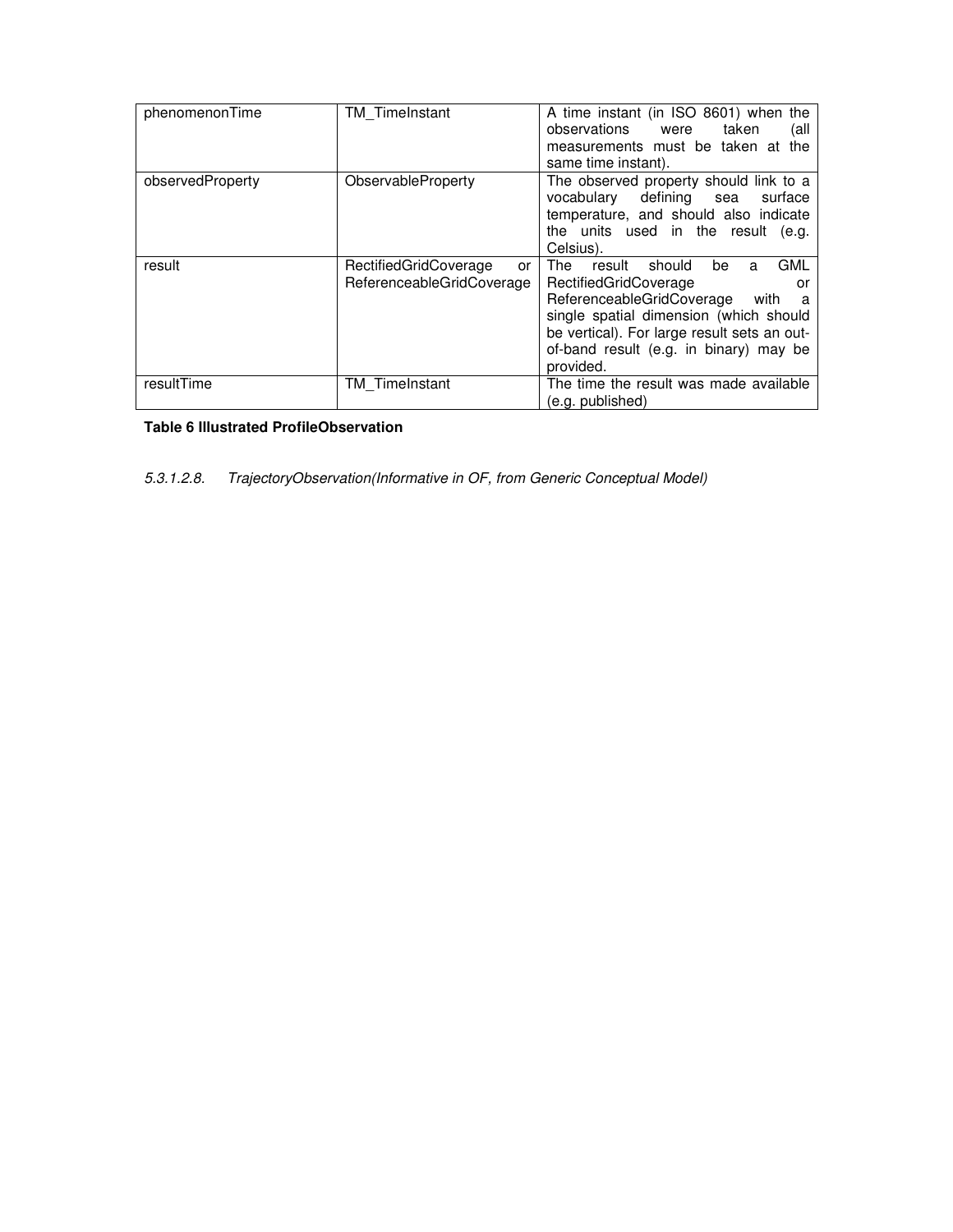

**Figure 14 TrajectoryObservation** 

A TrajectoryObservation represents a series of measurements along a trajectory. For example along a ship's track. Each measurement is made at a separate point along the trajectory and at a separate time. The result is therefore a set of time, location, value triples.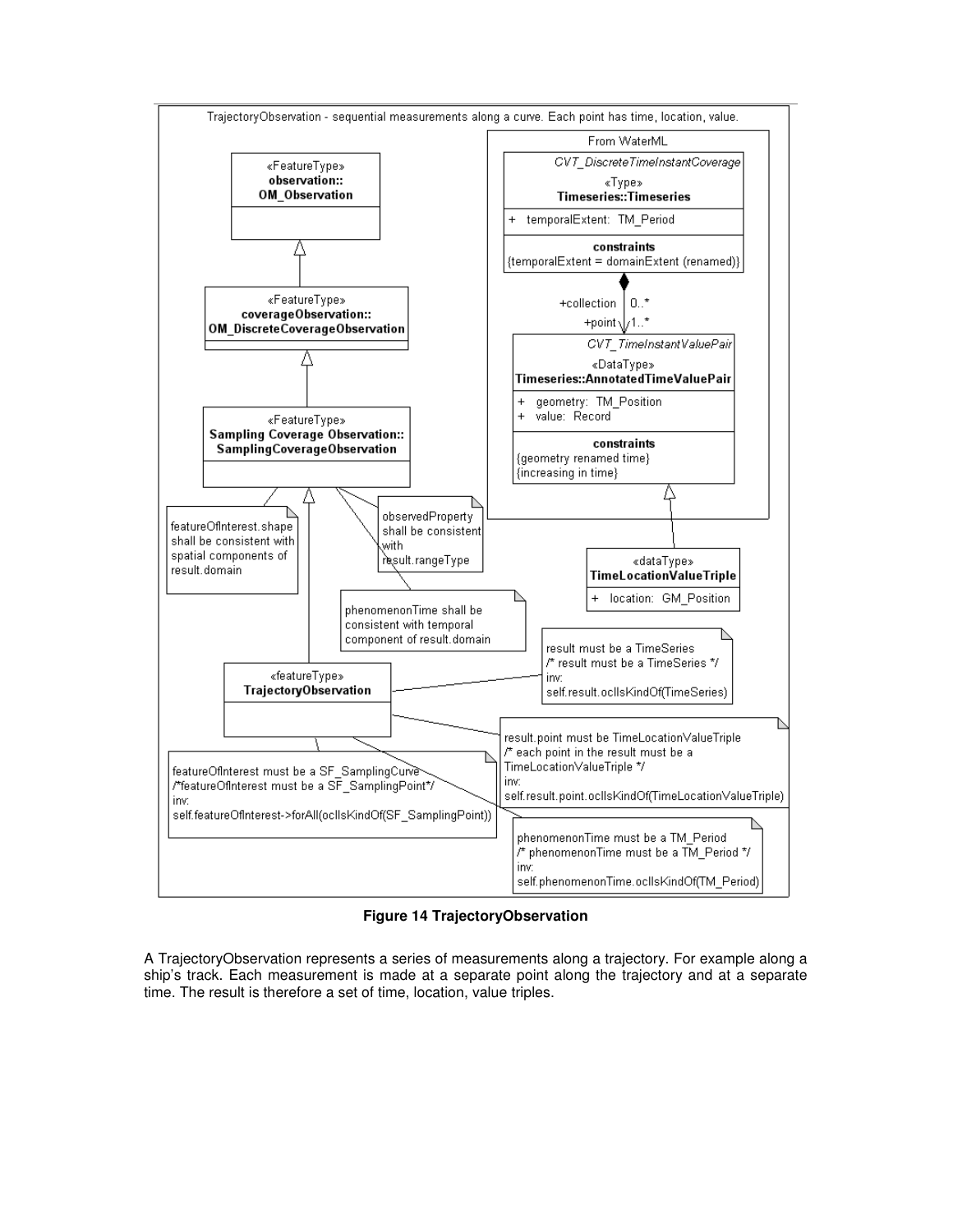| <b>TrajectoryObservation</b> |                                      |                                                                                                                                                                                                                                                     |
|------------------------------|--------------------------------------|-----------------------------------------------------------------------------------------------------------------------------------------------------------------------------------------------------------------------------------------------------|
| O&M<br>Attribute/association | Is constrained to be                 | Example: Sea Surface Temperature along<br>a ship's track.                                                                                                                                                                                           |
| processUsed                  | <b>Process</b>                       | Process instance links to information about<br>the responsible party, documented process<br>etc.                                                                                                                                                    |
| featureOfInterest            | SF SamplingCurve                     | A SF SamplingCurve with a geometry that<br>defines the geometry of the trajectory                                                                                                                                                                   |
| phenomenonTime               | TM TimePeriod                        | A time period (in ISO 8601) representing the<br>start and end date/times of the trajectory.                                                                                                                                                         |
| observedProperty             | ObservableProperty                   | The observed property should link to a<br>defining<br>vocabulary<br>surface<br>sea<br>temperature, and should also indicate the<br>units used in the result (e.g. Celsius).                                                                         |
| result                       | with<br>TimeSeries,<br>triple values | The result should be a set of Location, Time,<br>Value triples encoded according to the<br>conceptual model and application schema<br>(an extension of the WaterML time, value pair<br>encoding is used to model time, location,<br>value triples). |
| resultTime                   | TM TimeInstant                       | The time the result was made available (e.g.<br>published).                                                                                                                                                                                         |

# **Table 7 Illustrated Trajectory Observation**

# 5.3.1.2.9. ObservationSet, PointObservationCollection

The GenericConceptual model contains an ObservationSet type which is simply a set of OM Observations (or specialisations thereof).

A specialised type of collection PointObservationCollection is also present in this model. This is to satisfy the common use case where a set of otherwise independent PointObservations should be logically grouped together. An example of this in OF would be a set of PointObservations taken by the same vessel on a cruise around a coastline.

|    | $\frac{1}{2} \frac{1}{2} \frac{1}{2} \frac{1}{2} \frac{1}{2} \frac{1}{2} \frac{1}{2} \frac{1}{2} \frac{1}{2} \frac{1}{2} \frac{1}{2} \frac{1}{2} \frac{1}{2} \frac{1}{2} \frac{1}{2} \frac{1}{2} \frac{1}{2} \frac{1}{2} \frac{1}{2} \frac{1}{2} \frac{1}{2} \frac{1}{2} \frac{1}{2} \frac{1}{2} \frac{1}{2} \frac{1}{2} \frac{1}{2} \frac{1}{2} \frac{1}{2} \frac{1}{2} \frac{1}{2} \frac{$ |  |                                               |  |  |  |  |  |
|----|----------------------------------------------------------------------------------------------------------------------------------------------------------------------------------------------------------------------------------------------------------------------------------------------------------------------------------------------------------------------------------------------|--|-----------------------------------------------|--|--|--|--|--|
|    | <b>Recommendation 7</b> The PointObservationCollection shall be used in OF when a set of                                                                                                                                                                                                                                                                                                     |  |                                               |  |  |  |  |  |
|    |                                                                                                                                                                                                                                                                                                                                                                                              |  |                                               |  |  |  |  |  |
| ш. |                                                                                                                                                                                                                                                                                                                                                                                              |  | PointObservation features form a coherent set |  |  |  |  |  |
|    |                                                                                                                                                                                                                                                                                                                                                                                              |  |                                               |  |  |  |  |  |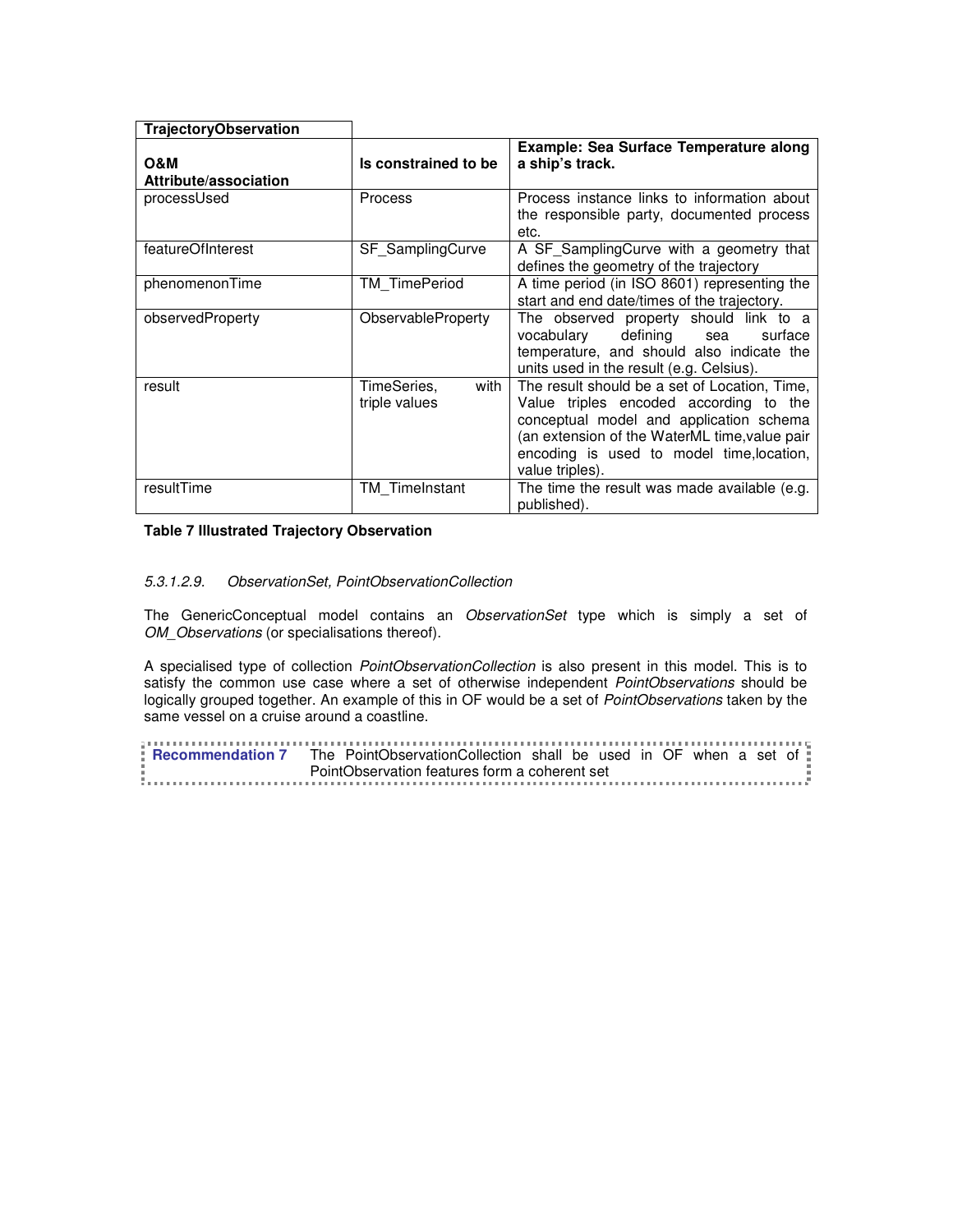

**Figure 15 PointObservationCollection** 

# 5.3.1.2.10. Process

Observations and Measurements provides an abstract class 'OM Process' which describes the process used to acquire a measurement value. INSPIRE specialises this into Process which provides a structured way to describe the process, in particular to point to external documentation (online or offline) that describes the process and to refer to parameters used in the process.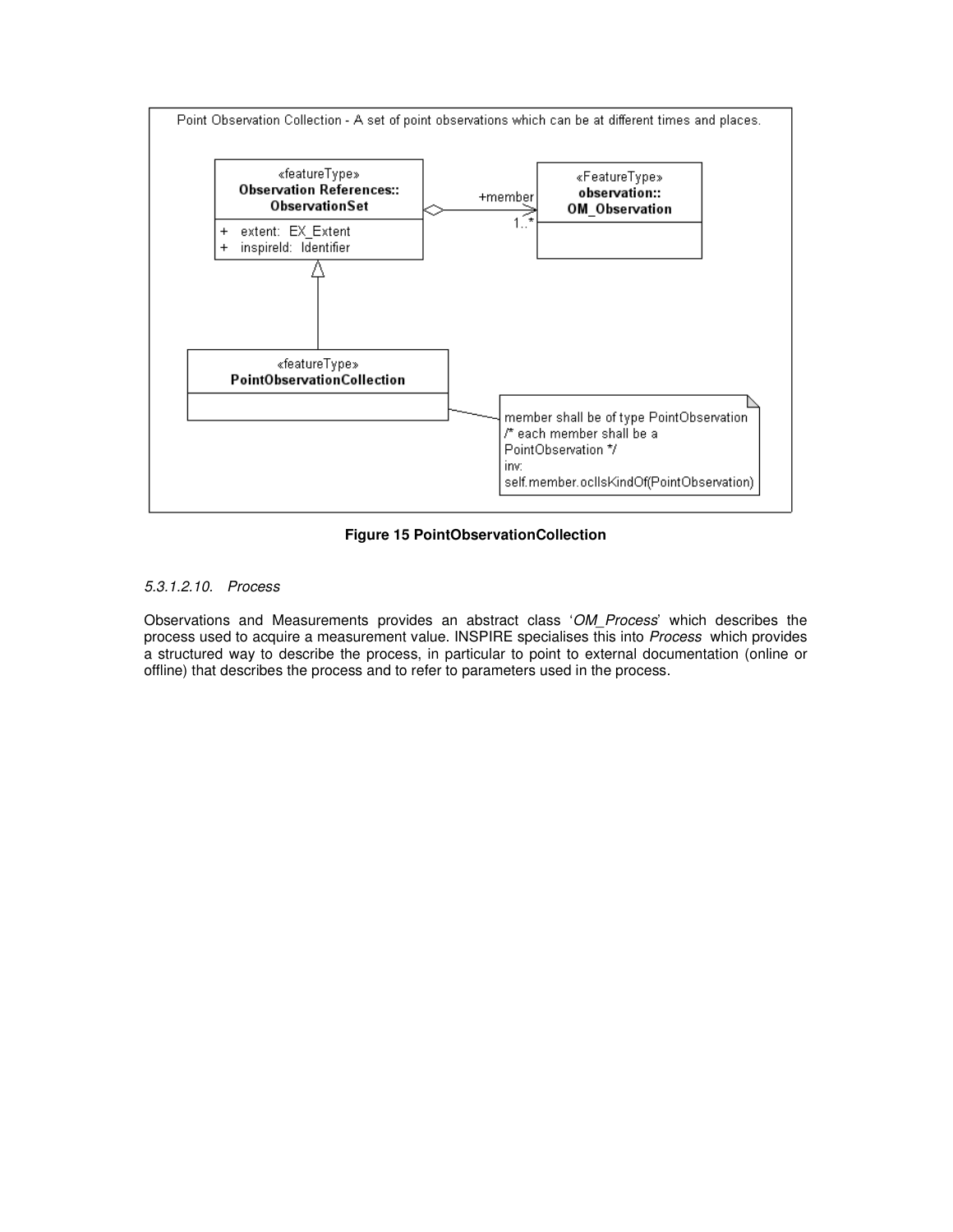

# **Figure 16 INSPIRE specialisation of OM\_Process**

The ProcessParameter type may be used to extend Process descriptions where it is necessary to capture event-specific parameters or settings that need recording each time the Process is used. These parameters shall be identified using HTTP URIs.

This is really a generic extension mechanism to allow key aspects of any type of process to be exposed while still using the basic, generic INSPIRE *Process* type.

For example, say it's vitally important to know the ambient air temperature every time a particular type of observation is made with a certain instrument. You could add 'ambient temperature' as a parameter in the generic Process description, and then when you have a particular Observation you add in an om:parameter saying the ambient temperature was 20 degrees celsius when this particular observation was made.

e.g.

Process.processParameter = ProcessParameter(name=http://some.authority/ambientTemp, description="the ambient air temperature around the instrument")

The Observation itself shall indicate what the ambient temperature was for a particular observation via the om:parameter NamedValue mechanism:

OM\_Observation.om:parameter = NamedValue(name="http://some.authority/ambientTemp", value=22.3)

This example is purely illustrative, the use of *ProcessParameters* is entirely discretionary but the mechanism is made available so that there is a way to capture essential process information in the generic INSPIRE Process type without having to extend the data model for each process.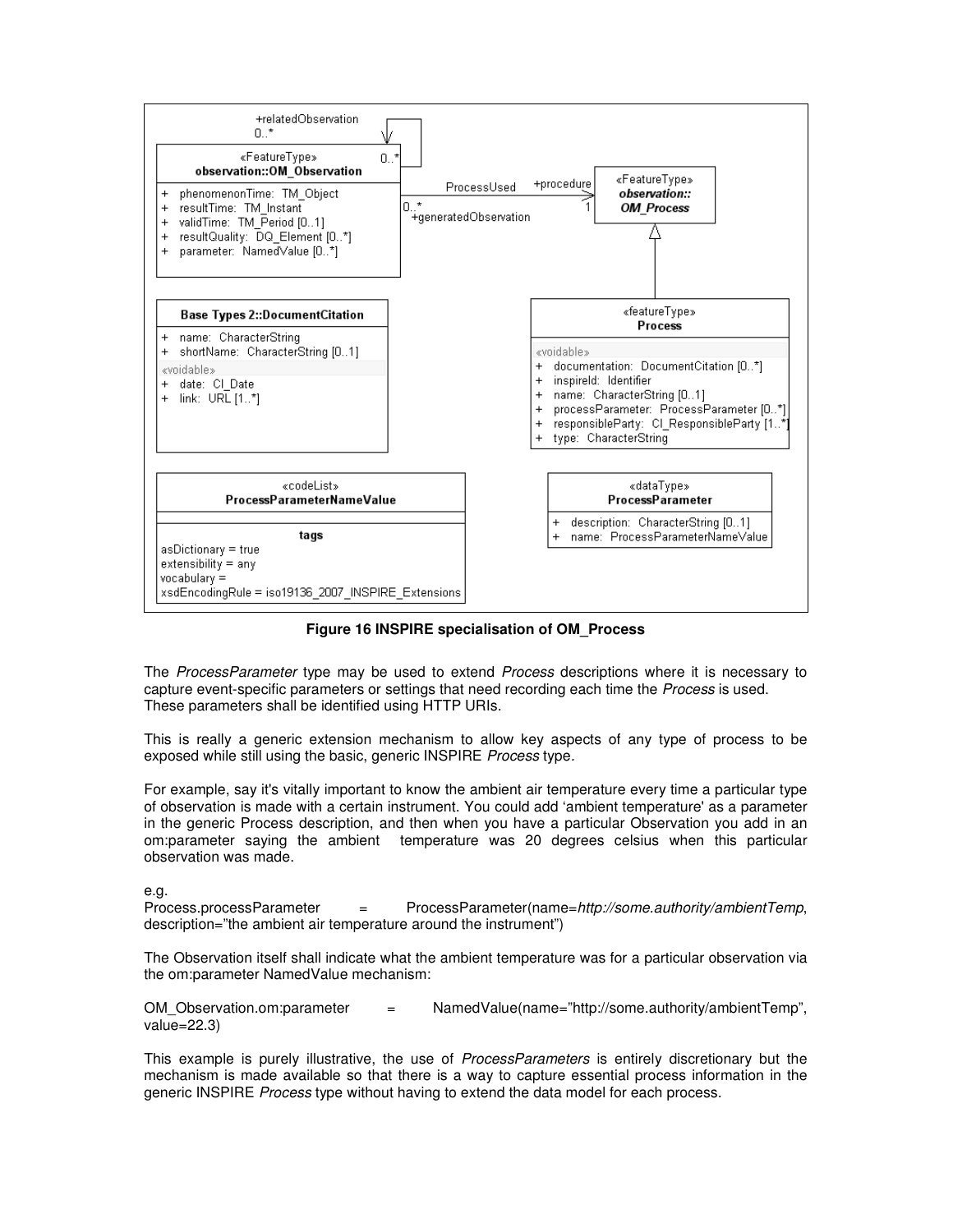|  | <b>Recommendation 8</b> Parameters of a process that are fundamental to understanding the<br>observation but are not explicitly defined may be described using the<br>$\vdots$ ProcessParameter class |
|--|-------------------------------------------------------------------------------------------------------------------------------------------------------------------------------------------------------|
|  |                                                                                                                                                                                                       |
|  | TG Requirement 2 For every ProcessParameter a process has, a corresponding om:parameter<br>shall be included in the observation. The om:parameter.name shall mirror the                               |

name of the ProcessParameter.

#### 5.3.1.2.11. References to Environmental Monitoring Features.

Environmental monitoring features (facilities, networks etc) are described by the Environmental Monitoring Facilities (EF) specification. However it is often important to be able to identify the environmental monitoring facility used in a particular observation. To ensure consistent referencing between Observations and Environmental Monitoring Features there is a procedure described in [DS-D2.9].

In the case where the Environmental Monitoring Facility used is co-incident with the spatial sampling feature then efforts shall be made to ensure that the coordinate geometries of these spatial object types are consistent with each other.

Where differences in location/geometry do occur (either actual differences, or differences of accuracy), the spatial sampling feature geometry described in the Observation shall take precedence and can be assumed to be the correct sampling location of the Observation.

#### 5.3.1.2.12. Observed properties and OF Vocabularies.

This INSPIRE OF data specification does not specify which phenomena of the ocean (e.g. temperature, salinity) are being observed. The phenomena are described by the 'observedProperty' attribute of the Observation.

In addition the OF theme does not specify what phenomena should be fall within scope of the theme, it simply states that where there is a mandate to measure or observe a parameter in accordance with European Legislation is should be exchanged according to this specification.

However it is essential to enable unambiguous identification of the property that is being observed (e.g. temperature, salinity). Definitions of such terms are subject to strict governance by external organisations and these definitions are recognised by INSPIRE.

Two external vocabularies are recognised as suitable for identifying the observed property of an OF observation. These are:

- BODC (British Oceanographic Data Centre) P01 Parameter Usage vocabulary
- CF (Climate and Forecast) Standard Names

Both vocabularies are in widespread used throughout the EU and are subject to strict governance procedures.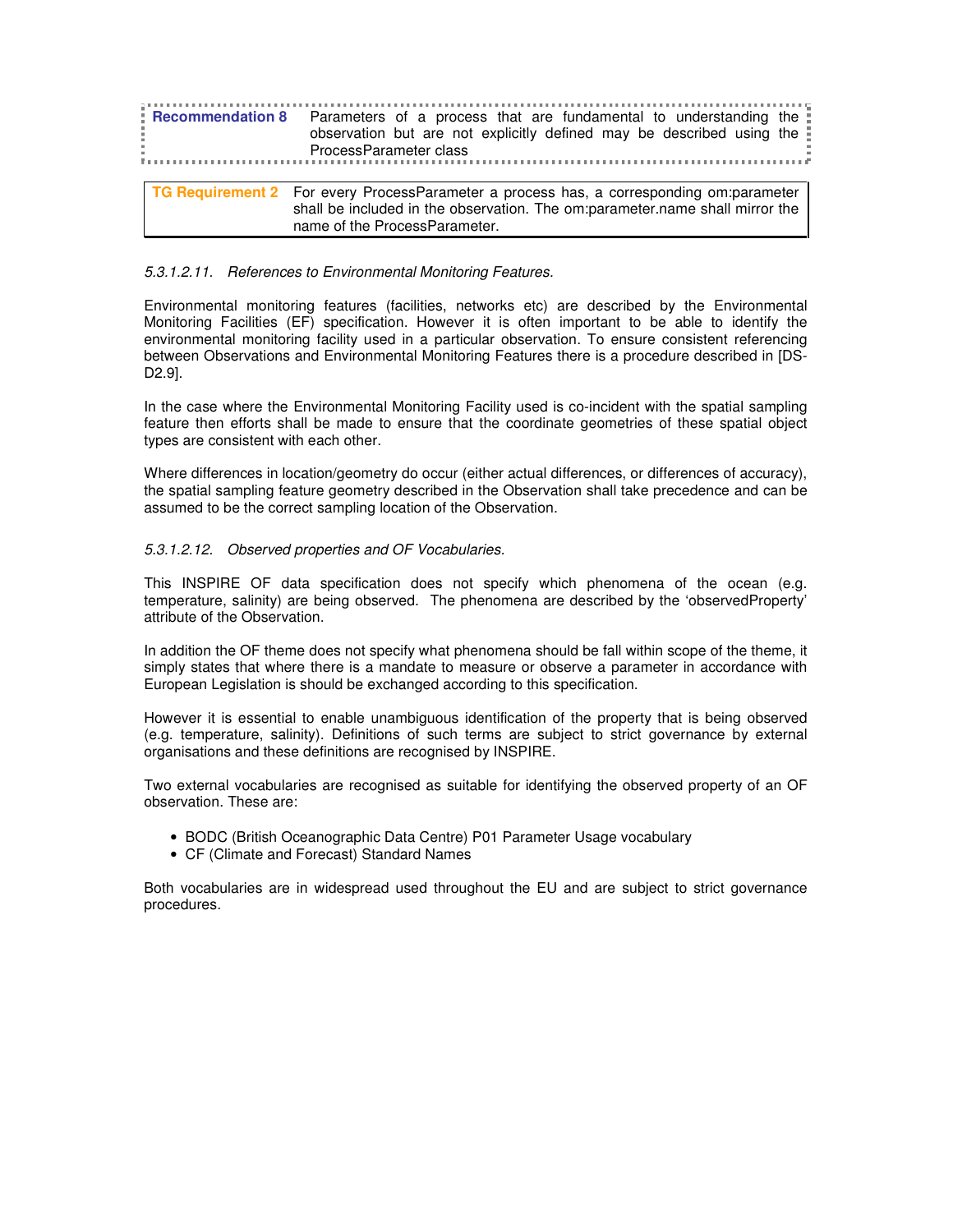#### **IR Requirement**  Annex IV, Section 14.3 **Theme-specific Requirements**

The observed property of an OM\_Observation shall be identified by an identifier from the BODC P01 Parameter Usage or Climate and Forecast Standard Names vocabularies.



**Figure 17 Codelists prescribed in OF** 

In addition, the GCM provides a framework for adding additional information to the observable property, for example, a statistical measure e.g. 'Daily Mean' temperature, or a value-based constraint e.g. radiance within a particular wavelength band. Further detailed discussion of this model is given in D2.9.

**Recommendation 9** The ObservableProperty model in D2.9 should be used to provide qualified : descriptions of the observed property with reference to the external vocabularies mandated in this document.

# **5.3.1.3. Consistency between spatial data sets**

The O&M SamplingCoverageObservation consistency constraints are used to ensure that:

- the rangeType of the observation result is consistent with the phenomenon measured
- the phenomenon time of the observation is consistent with the temporal aspect of the coverage result
- the spatial components of the sampling feature shall be consistent with the observation result.

In addition, the Specialised Observation consistency constraints are used to ensure that:

- the feature of interest of the observation is an appropriate spatial sampling feature
- the phenomenonTime of the observation is either a time instant or period, as appropriate
- the result of the observation is the appropriate coverage type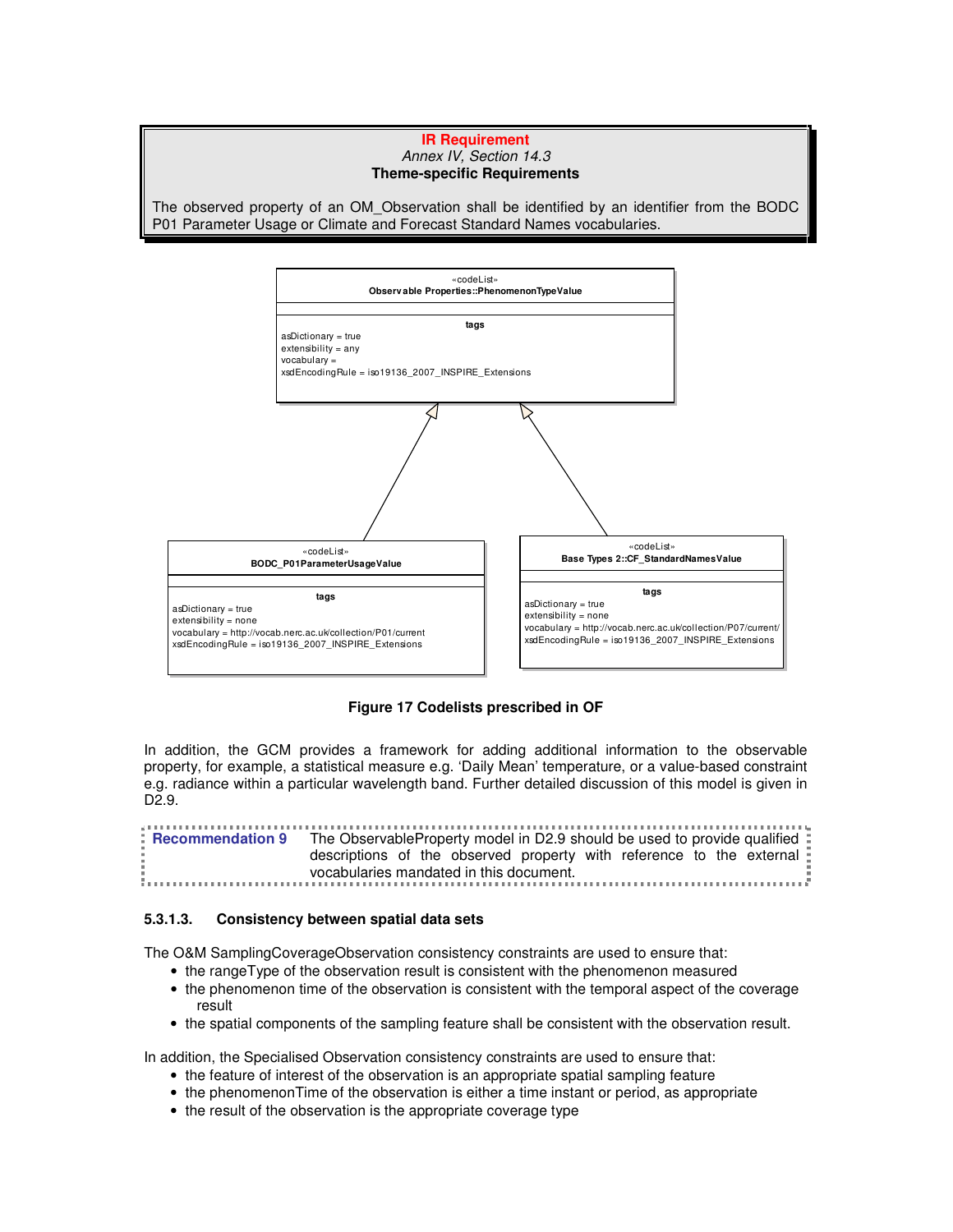For the individual classes, the consistency rules for the Specialised Observations in the Generic Conceptual Model are as follows:

#### PointObservation

- The feature of interest must be a sampling point, SF\_SamplingPoint
- The phenomenon time must be a single time instant, TM\_Instant
- The result must be a CV\_DiscretePointCoverage –a MultiPointCoverage with a single point in the domain.
- This is consistent with a *single* measurements at a single point in time and space

#### PointTimeSeriesObservation

- The feature of interest must be a sampling point, SF\_SamplingPoint
- The phenomenon time must be a time period, corresponding to the start and end times of the observation event, TM\_Period
- The result must be a TimeSeries (from WaterML).
- This is consistent with a *time series* of measurements at a single point in space

#### MultiPointObservation

- The feature of interest must be an area, SF\_SamplingSurface
- The phenomenon time must be a single time instant, TM Instant values at all points are measured at the same time.
- The result must be a MultiPointCoverage.
- This is consistent with *multiple* observations at the same time.

#### GridObservation

- The feature of interest must be a surface or solid, SF\_SamplingSurface or SF\_SamplingSolid
- The phenomenon time must be a single time instant, TM Instant
- The result must be a RectifiedGridCoverage or ReferenceableGridCoverage.
- This is consistent with a *single* grid of data at an instant in time.

#### GridSeriesObservation

- The feature of interest must be a surface or solid, SF\_SamplingSurface or SF\_SamplingSolid
- The phenomenon time must be a time period, corresponding to the start and end times of the observation event, TM\_Period.
- The result must be a RectifiedGridCoverage, or ReferenceableGridCoverage, with multiple timesteps in the domain.
- This is consistent with *multiple* timesteps of data on the same spatial grid.

#### ProfileObservation

- The feature of interest must be a line, SF\_SamplingCurve
- The phenomenon time must be a single time instant, TM\_Instant
- The result must be a RectifiedGridCoverage, or ReferenceableGridCoverage, with a single point in the temporal domain and one vertical dimension.
- This is consistent with a vertical profile of data at an instant in time.

#### TrajectoryObservation

- The feature of interest must be a curve, a SF\_SamplingCurve
- The phenomenon time must be a time period. TM\_Period.
- The result must be a TimeSeries where each point in the TimeSeries is a TimeLocationValueTriple..
- This is consistent with measurements following a *trajectory* along a ship's track.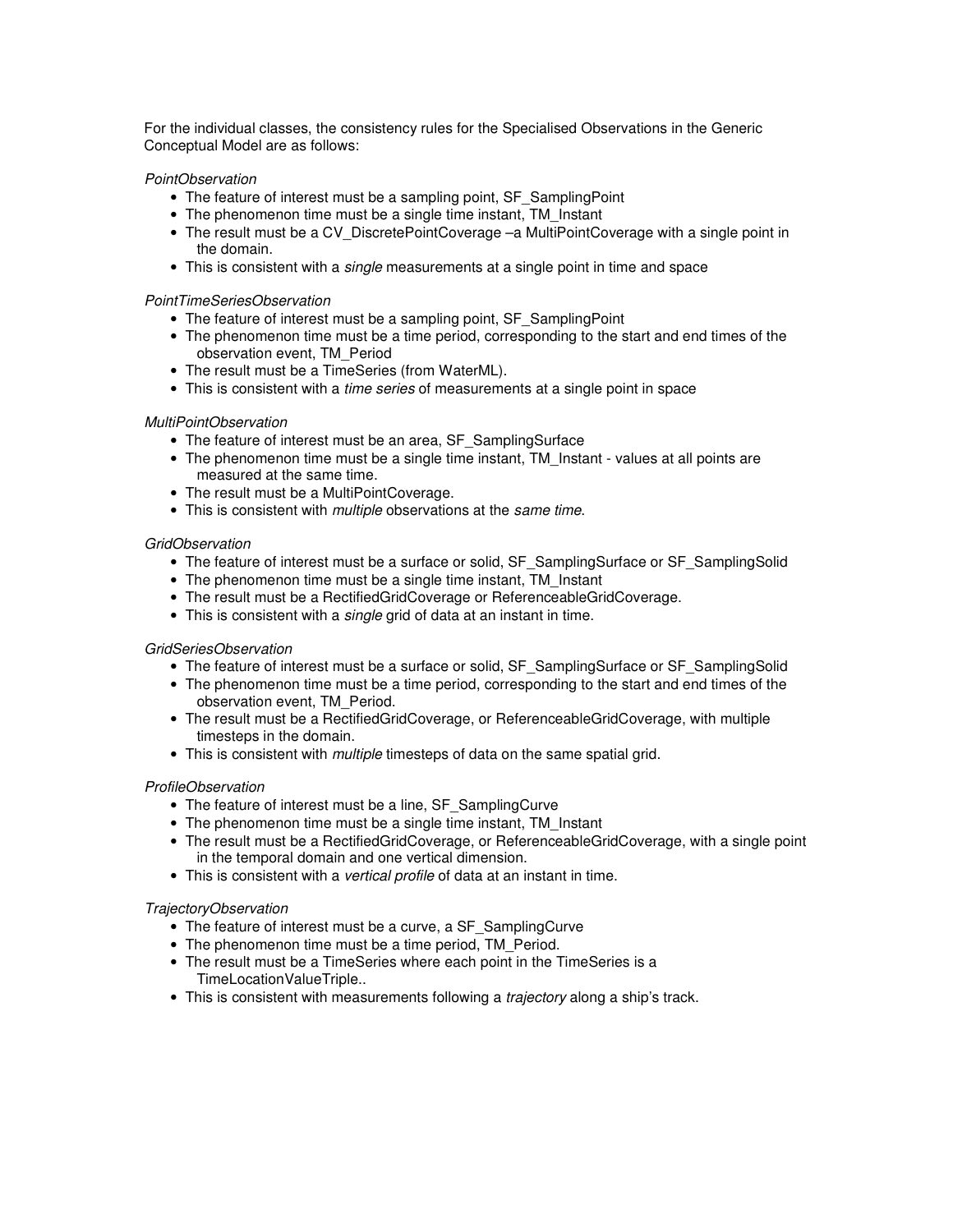# **5.3.1.4. Modelling of object references**

The phenomena types (e.g. Temperature, Salinity) referenced by the 'observedProperty' attribute of the Specialised Observations are governed in external vocabularies as described in Section 5.3.1.2.12 and described according to the Observable Property model in the GCM.

# **5.3.1.5. Geometry representation**

Art. 12(1) of Regulation 1089/2010 restricts the value domain of spatial properties to the Simple Feature spatial schema as defined in the OpenGIS® Implementation Standard for Geographic information – Simple feature access – Part 1: Common architecture, version 1.2.1, unless specified otherwise for a specific spatial data theme or type.

The geometry of an OF Observation is a key attribute (shape) of the sampling feature. The sampling feature is the feature of interest (such as an SF\_SamplingSurface).

Spatial elements are also an intrinsic part of the result of OF Observations – i.e. the 'domain' of the coverage – e.g. the point or points for which measurements exist. So for example, a PointTimeSeriesObservation represents a timeseries of data at a specific spatial location, and a GridObservation represents measurements at a number of discrete spatial locations. The geometry of the grid in is not necessarily simple.

# **5.3.1.6. Temporality representation**

There is an important temporal aspect to the Specialised Observations used in OF. The 'phenomenonTime' of the Observation represents the bounding time envelope or instant for any observation event. For time series features (PointTimeSeriesObservation, GridSeriesObservation, TrajectoryObservation) the temporal element of the domain of the coverage result will describe the full temporal detail of the observation (exactly when each measurement was made).

# **5.3.2 Feature catalogue**

Feature catalogue metadata

| Application Schema                        | <b>INSPIRE</b><br>Features | Application | Schema | Oceanographic           | Geographical       |
|-------------------------------------------|----------------------------|-------------|--------|-------------------------|--------------------|
| Version number                            | 13.O                       |             |        |                         |                    |
| Types defined in the feature catalogue    |                            |             |        |                         |                    |
| Type                                      | Package                    |             |        |                         | <b>Stereotypes</b> |
| BODC P01ParameterUsageValue Oceanographic | Features                   |             |        | Geographical «codeList» |                    |

Code lists

5.3.2.1.1. BODC\_P01ParameterUsageValue

|                | BODC P01ParameterUsageValue                                                                                                                                                                                      |  |  |  |  |  |  |
|----------------|------------------------------------------------------------------------------------------------------------------------------------------------------------------------------------------------------------------|--|--|--|--|--|--|
| Name:          | <b>BODC P01 Parameter Usage</b>                                                                                                                                                                                  |  |  |  |  |  |  |
| Definition:    | Definitions of phenomena observed in oceanography.                                                                                                                                                               |  |  |  |  |  |  |
| Extensibility: | open                                                                                                                                                                                                             |  |  |  |  |  |  |
| Identifier:    | http://vocab.nerc.ac.uk/collection/P01/current                                                                                                                                                                   |  |  |  |  |  |  |
| Values:        | The allowed values for this code list comprise the values specified in "British<br>Oceanographic Data Centre (BODC) Parameter Usage Vocabulary" and<br>additional values at any level defined by data providers. |  |  |  |  |  |  |

INSPIRE governed code lists are given in Annex C.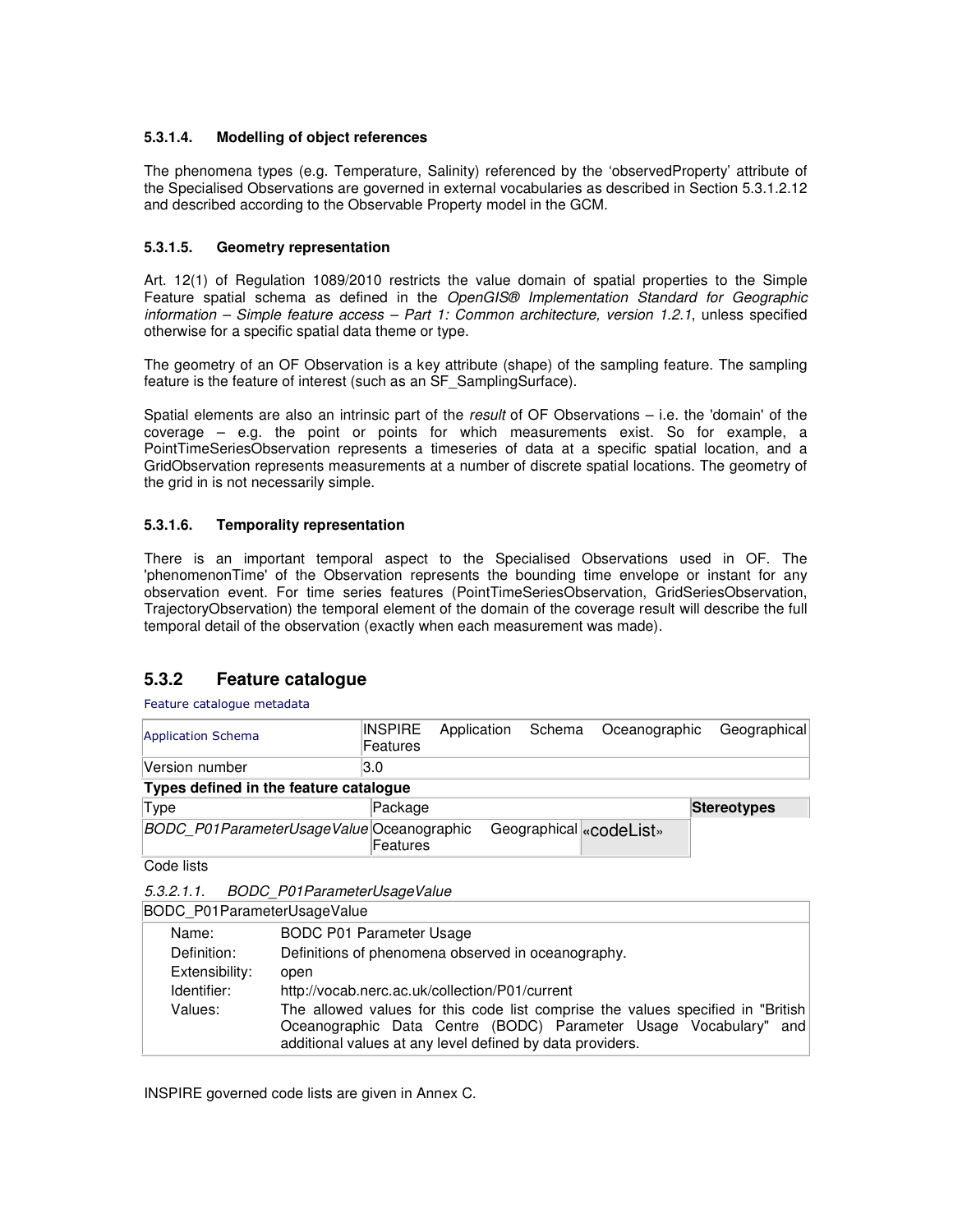# **5.3.3 Externally governed code lists**

The externally governed code lists included in this application schema are specified in the tables in this section.

# **5.3.3.1. Governance and authoritative source**

| <b>Code list</b>                    | Governance                                                                                                                                                                   | <b>Authoritative Source</b><br>(incl. version <sup>2</sup> and relevant subset, where applicable) |
|-------------------------------------|------------------------------------------------------------------------------------------------------------------------------------------------------------------------------|---------------------------------------------------------------------------------------------------|
| CF StandardNa<br>mesValue           | CF Govern-<br>ance Com-<br>mittee and CF<br>Standard<br><b>Names</b><br>Committe<br>(representa-<br>tives from<br>multiple data<br>centres)                                  | British Oceanographic Data Centre                                                                 |
| BODC P01Par<br>ameterUsageVa<br>lue | <b>British</b><br>Oceanographic<br>Data Centre in<br>association<br>with<br>SeaVox<br>vocabulary<br>governance (a<br>cross-<br>organisational<br>governance<br>mailing list) | British Oceanographic Data Centre                                                                 |

# **5.3.3.2. Availability**

 $\overline{a}$ 

| <b>Code list</b>             | Availability                                                                                            | Format                 |
|------------------------------|---------------------------------------------------------------------------------------------------------|------------------------|
| CF StandardNa<br>mesValue    | http://vocab.nerc.ac.uk/collection/P07/current/<br>http://cf-pcmdi.llnl.gov/documents/cf-standard-names | SKOS/RDF,<br>XML, HTML |
| BODC P01Par<br>ameterUsageVa | http://vocab.nerc.ac.uk/list/P01/current/                                                               | <b>SKOS</b>            |
| lue.                         | http://vocab.nerc.ac.uk/collection/P01/current                                                          |                        |

# **5.3.3.3. Rules for code list values**

| <b>Code list</b>                    | <b>Identifiers</b>                                                        | <b>Examples</b>                                             |
|-------------------------------------|---------------------------------------------------------------------------|-------------------------------------------------------------|
| CF StandardNa<br>mesValue           | n/a                                                                       | http://vocab.nerc.ac.uk/collection/P07/current/CFSN0<br>413 |
| BODC P01Par<br>ameterUsageVa<br>lue | Add unique code to<br>http://vocab.nerc.ac.uk/c<br>ollection/P01/current/ | http://vocab.nerc.ac.uk/collection/P01/current/ASLTZ<br>Z01 |
|                                     | Unique codes can be<br>found in rdf:about tags in                         |                                                             |

 $2$  If no version or publication date are specified, the "latest available version" shall be used.